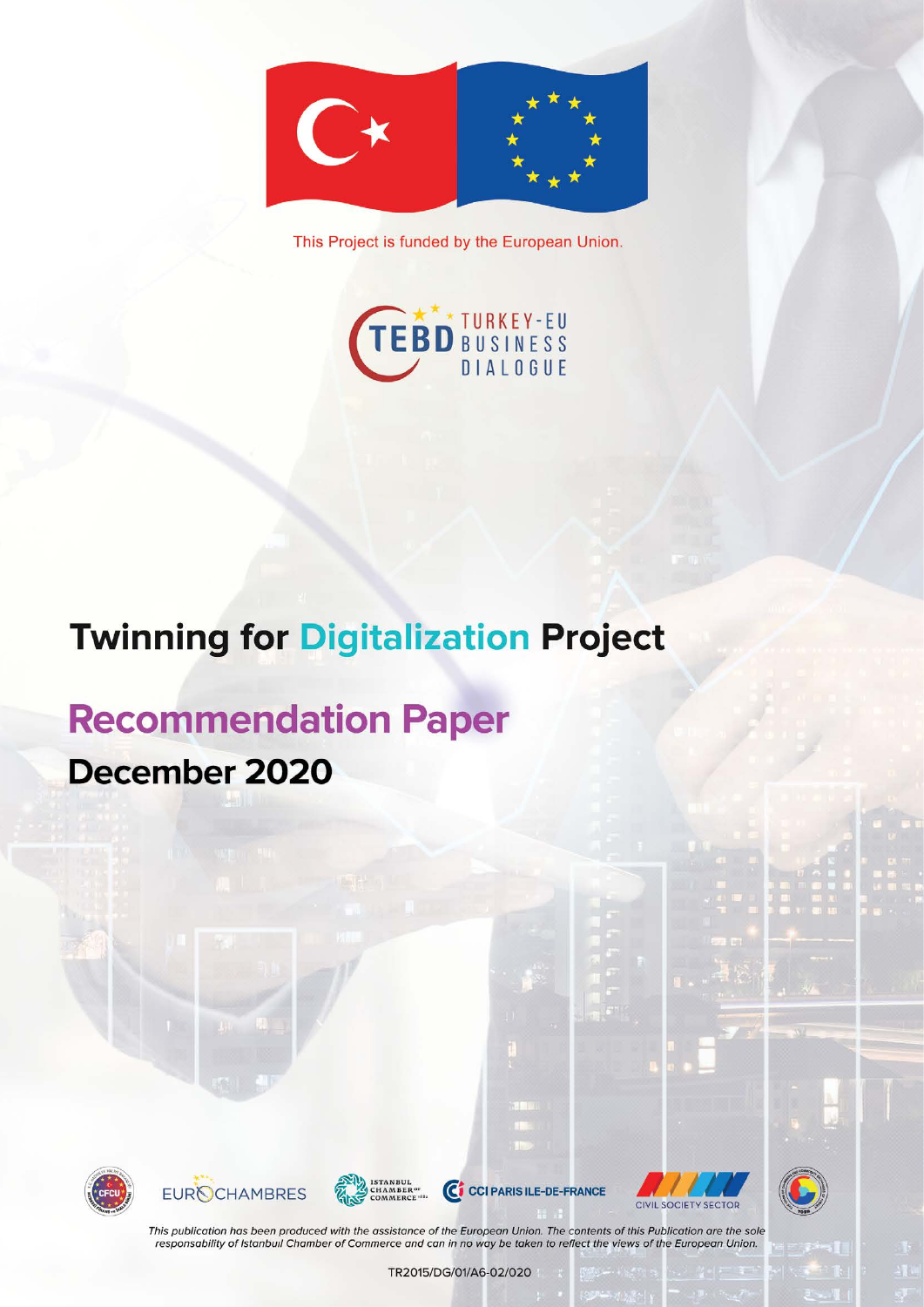

# **Contents**

| Introduction                                                                       | 3              |
|------------------------------------------------------------------------------------|----------------|
| 1. Digital Transformation and Twinning for Digitalization Project                  | $\overline{4}$ |
| 1.1 The Importance of Digitalization Today                                         | $\overline{4}$ |
| 1.1.1 The Digital Age and its Requirements                                         | 5              |
| 1.1.2 Covid-19 Outbreak, Projections and Highlighting Digitalization on the Agenda | $\overline{7}$ |
| 1.2 T4D Project realized in compliance with the Digital Age                        | 8              |
| 1.2.1 What is the Twinning for Digitalization Project?                             | 8              |
| 1.2.2 The Purpose, Scope and Concrete Outputs of the Project                       | 8              |
| 1.2.3 Meeting the Expectations of Companies                                        | 9              |
| 1.2.4 Service Structure developed within the Framework of the Project              | 11             |
| 2. Digital Transformation in Chambers and Chamber Services                         | 14             |
| 2.1 Current Structure of the Chambers                                              | 14             |
| 2.1.1 Chambers in the Business World                                               | 14             |
| 2.1.2 Services of Chambers for SMEs through the example of                         |                |
| <b>Istanbul Chamber of Commerce</b>                                                | 15             |
| 2.2 Where we are in Digitalization: Innovations to Current Structure               | 17             |
| 2.2.1 Strengthening company organizations and increasing the capacity              | 17             |
| 2.2.2 Transfer of Good Practices                                                   | 19             |
| 2.2.3 Ultimate Goal: Creating a Digital Ecosystem for Digital Transformation       | 22             |
| 3. International Collaboration in Digital Transformation                           | 25             |
| 3.1 Cooperation Spirit and Twinning Mechanism                                      | 25             |
| 3.1.1 Similarities in the organizations of the European and Turkish Chambers:      |                |
| Similar Problems/Similar Solutions                                                 | 25             |
| 3.1.2 "Chamber+" and Regional Cooperation                                          | 26             |
| 3.1.3 TEBD, as a cooperation model                                                 | 27             |
| 3.1.4 Twinning Scorecard                                                           | 27             |
| 3.1.5 Cooperation for Lobbying                                                     | 28             |
| 3.2 Rediscovering the Areas of Cooperation                                         | 29             |
| 3.2.1 Establishing New Collaboration and Capacity Sharing Areas                    | 29             |
| 3.2.2 Raising the Collaboration Level                                              | 30             |
|                                                                                    |                |

## **Conclusion** 31

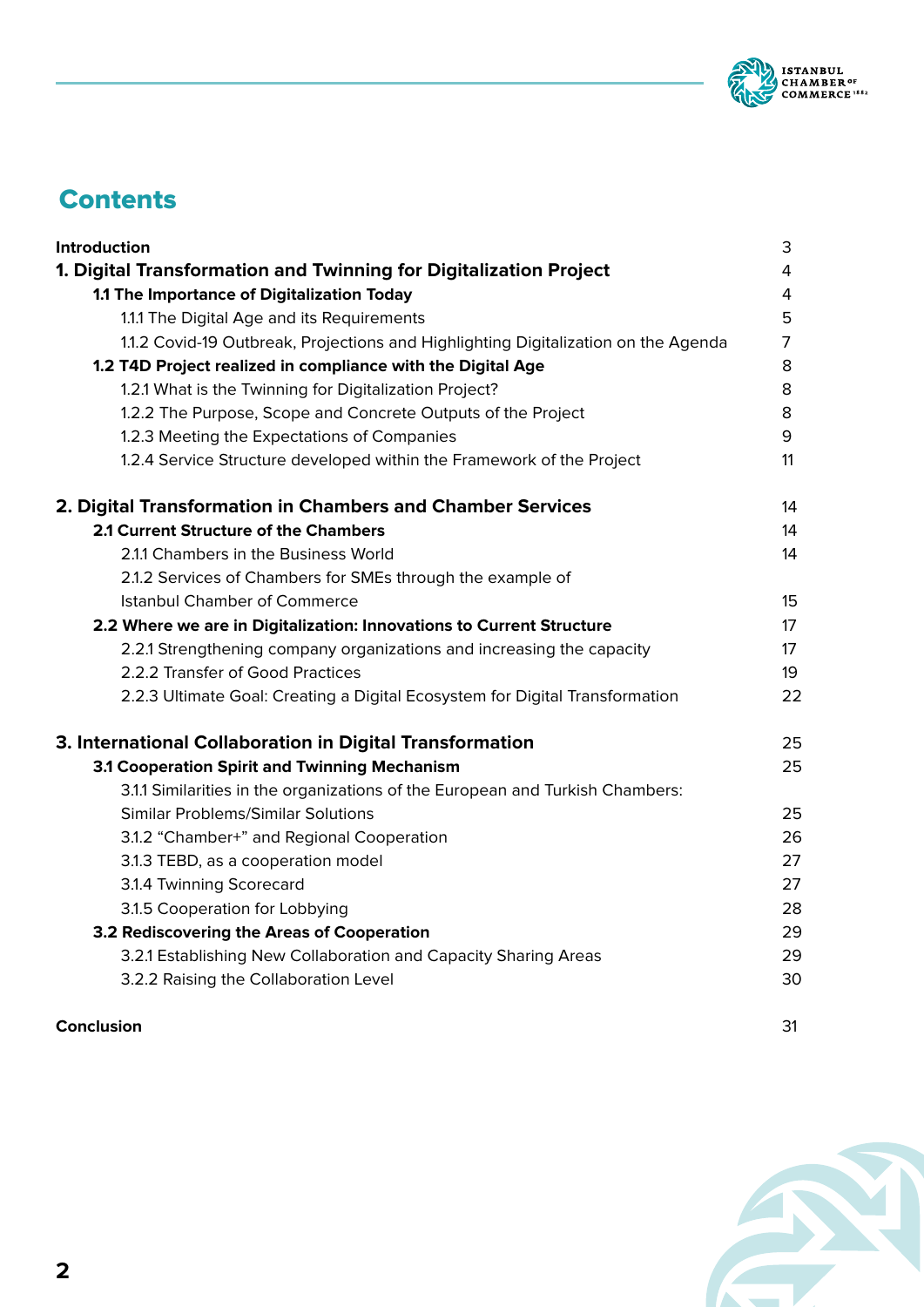

# Introduction

Twinning for Digitalization Project (T4D) is carried out by Istanbul Chamber of Commerce (İTO/ICoC) in cooperation with Paris Chamber of Commerce and Industry (Paris CCI) with the grant received within the scope of "Turkey-EU Business Dialogue Program" carried out by the coordination of The Union of Chambers and Commodity Exchanges of Turkey (Türkiye Odalar ve Borsalar Birliği / TOBB) and Eurochambres as defined in the Instrument for the Pre-Accession of the European Union. With the Project, started on April 1, 2019, it is aimed to accelerate the digital transformation of the member businesses with a unique structure in the ICoC by taking inspiration from the *Les Digiteurs* Program offered by the Paris CCI.

Twinning for Digitalization Project will establish a basis for the ICoC to address digitalization at the corporate level. It is aimed to meet the digital transformation needs of more than 400 thousand members in Istanbul with a reliable and comprehensive corporate approach within the scope of the project while it is expected from ICoC to review its services with the requirements of the digital age and provide the necessary areas to ensure the digital transformation of these services. The aim is to raise awareness of the SMEs that are at the outset of digital transformation in this regard; to ensure that companies that have reached this awareness but could not take any action to take the first step; to increase the digital maturity level of the members that are at a certain point in digital transformation.

In the project with activities spanning 17 months, a preliminary report (working paper) was prepared as a draft of the recommendation paper, taking into account the activities carried out and the major outputs, after the first 12 months. In the recommendation paper prepared to include the points emphasized in the preliminary report, it was emphasized which changes the Chamber and other institutions/organizations can make in their service structures within the framework of producing solutions for the needs of SMEs. Again, this study is expected to provide concrete suggestions for joint work areas that can be carried out at European level. While preparing the recommendation paper, previously completed the Position Paper and methodology document were also used.

First of all, the digital transformation phenomenon and the basic elements of the Twinning for Digitalization Project will be discussed; in the second part, digital transformation will be examined in the Chambers and the services provided by the Chambers; in the last part, the importance of cooperation in this context and especially the model partnerships that can be developed on an international scale will be emphasized.

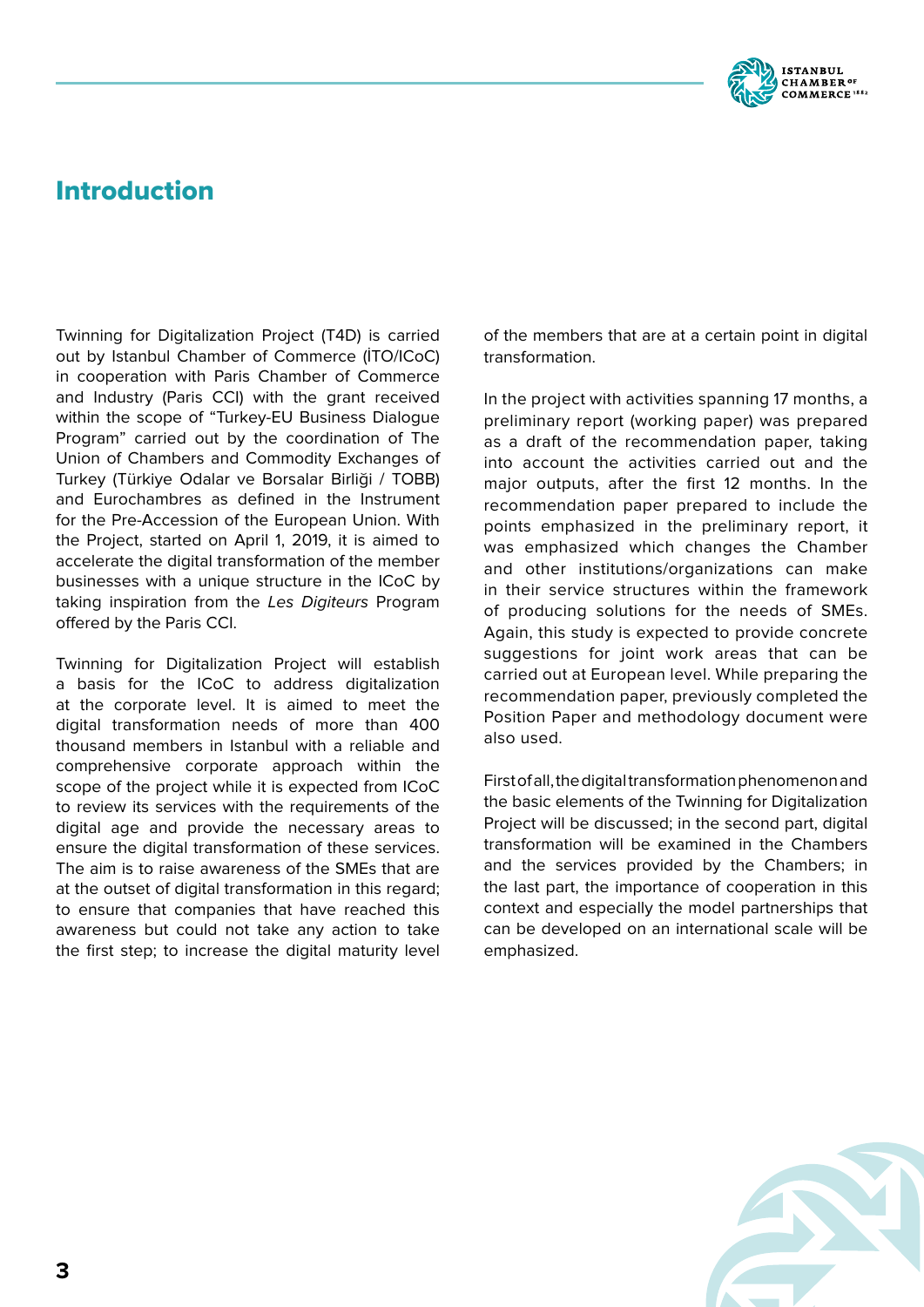

# 1. Digital Transformation and Twinning for Digitalization Project

The changes in business models and ways of doing business in the 2000s have forced companies to make changes in their management and way of doing business. The entire value chain, from product development to sales, is affected by this trend.

Today, digitalization continues to change almost all of the traditional ways of working in the business world. The business processes, business functions and business units are essential elements of digitalization in every business model.

This means the emergence and development of new sectors, which quickly throws the business world into a conjuncture where companies that fail to realize their transformation properly will be weak in terms of competition and therefore have existing problems in the market.

While SMEs' having scarce resources discouraged them from participating in the digitalization process, which is a complex and difficult structure, the proven lack of methodology restricts institutions from taking necessary measures for them. In this respect, in order to eliminate the deficiencies in digitalization and to realize the necessary digital transformations "Twinning for Digitalization" (T4D) project was developed by the project consortium, represented by two important Chambers of the world.

Thanks to the technological changes in the industry, today's companies are questioning their products and services, customer experiences and ways of doing business. The change has also forced firms to change their business model fundamentally and encourage them for new business opportunities.

This change affects the entire chain, and the

convergence of such a transition requires firm-wide differentiation driven by digital technologies.

## **1.1 The Importance of Digitalization Today**

Rapid changes are observed in our areas of interest in the  $21st$  century and it is seen that the analog era is left behind. Today, digitalization is one of the megatrends that has a significant impact on our interests. Digitalization is defined as the separation of information from physical carriers and storage equipment by unregistering and converting it into a digital format.

Although digitalization provides a competitive advantage, it is the main element of differentiation of companies. Digitalization is a process where institutions, universities and businesses are transformed and new business models and business practices emerge. Digitalization supports the functional use of design, production, marketing, sales and promotion/publicity issues on the internet and the development of a data-oriented management model, thereby increasing the capacity of companies. In short, digitalization should be considered as a necessary and strategic concept for companies from all sectors. For this reason, digitalization is seen as a strategic tool not only for generating innovation but also for transferring knowledge and technology.

Industrial revolutions are periods that begin gradually, but accelerate with time and affect the ways of production, consumption, communication and movement profoundly in the end. The First Industrial Revolution and the spread of this effect took place in about 200 years, and the Second Industrial Revolution in a little less time, but the impact of the Third Industrial Revolution outreached a pace and magnitude far beyond those two periods. The Third

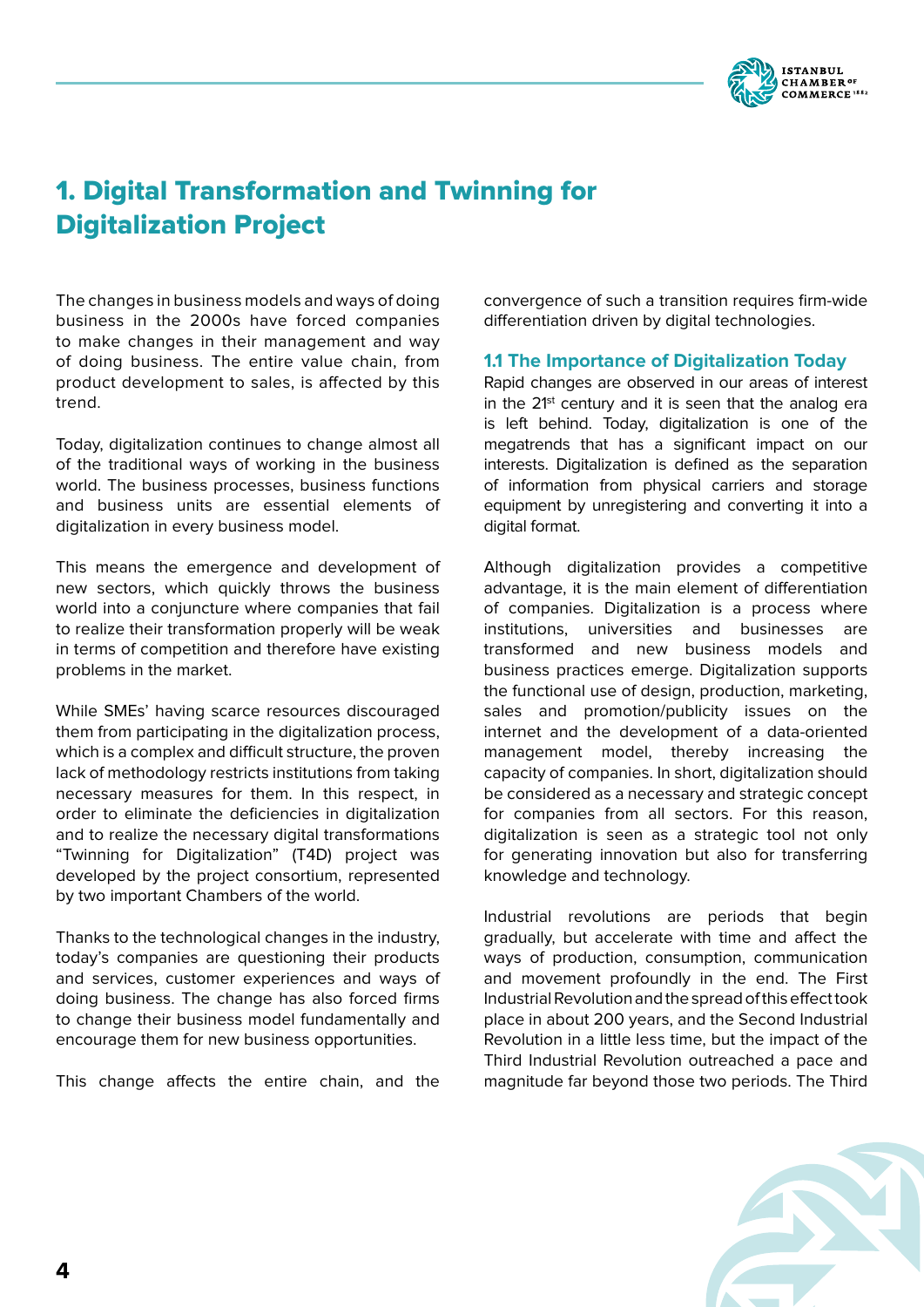

## *Advantages of digitalization for companies*



Industrial Revolution is based on the emergence of the information industries and the development of technologies such as computers, fiber optics, digitization, holography and telecommunications, as well as biogenetics (mostly in the second half of the 20<sup>th</sup> century).

Besides, this period is defined as a growing phenomenon characterized by the spread of digital production devices and the resulting democratization of production. This process is characterized by the application of electronics and information technologies to increase the optimization of production processes. The actual symbol of change in this period is the concept of digitalization that emerged with the development of computer technology and the internet.

Industry 4.0 is a concept used to define the Fourth Industrial Revolution. This revolution/period brings along completely different innovations and differences when the previous industry breakages are taken into consideration. Although the mechanization and electrification of manufacturing processes led to the first two industrial revolutions, the third period, characterized by the increase of informatics and automation, is now smoothly transforming into the next industrial revolution (Industry 4.0); it results in a technical integration that brings innovations such as the use of the internet of things and services in industrial processes as well as cyber-physical systems in production and logistics processes.

## **1.1.1 The Digital Age and its Requirements**

The world has now become a place where data is produced 24/7. According to the data of Statista, the data analysis company, while the annual amount

*Date of Access: 28 September 2020* 

*URL: https://www.aa.com.tr/tr/bilim-teknoloji/insan-7-24-veri-ureten-bir-canliya-donusuyor/1861795#:~:text=*

of data produced by all users in the world was 2 zettabytes in 2010, this figure increased to 33 zettabytes in 2018. With the effect of technologies such as the internet of things and artificial intelligence, this figure is estimated to reach 175 zettabytes in 2025. To put it more strikingly, the amount of data produced in the last 2 years in the world is greater than the data produced until 2 years before the beginning of humankind.<sup>1</sup>

Today, the main reason why businesses turn to digital transformation is the advantages they get or intend to get from it. These advantages cover almost every channel of the firm's activities (production capacity, customer portfolio, internal control, etc.). However, the digitalization does not only bring a competitive advantage today, it is the main element of differentiation of companies.

#### **Internet of Things**

*It is the extension of internet connectivity to physical devices and everyday objects. Embedded in electronics, internet connectivity, and other forms of hardware, these devices can communicate with, interact with and control others over the internet*

<sup>1</sup> Anadolu Agency *"İnsan 7/24 veri üreten bir canlıya dönüşüyor (Man turns into a living being that produces 7/24)"*

*Veri%20analiz%20kurulu%C5%9Fu%20Statista'n%C4%B1n,y%C4%B1l%C4%B1nda%2033%20zettabyte%20veri%20%C3%BCretildi.*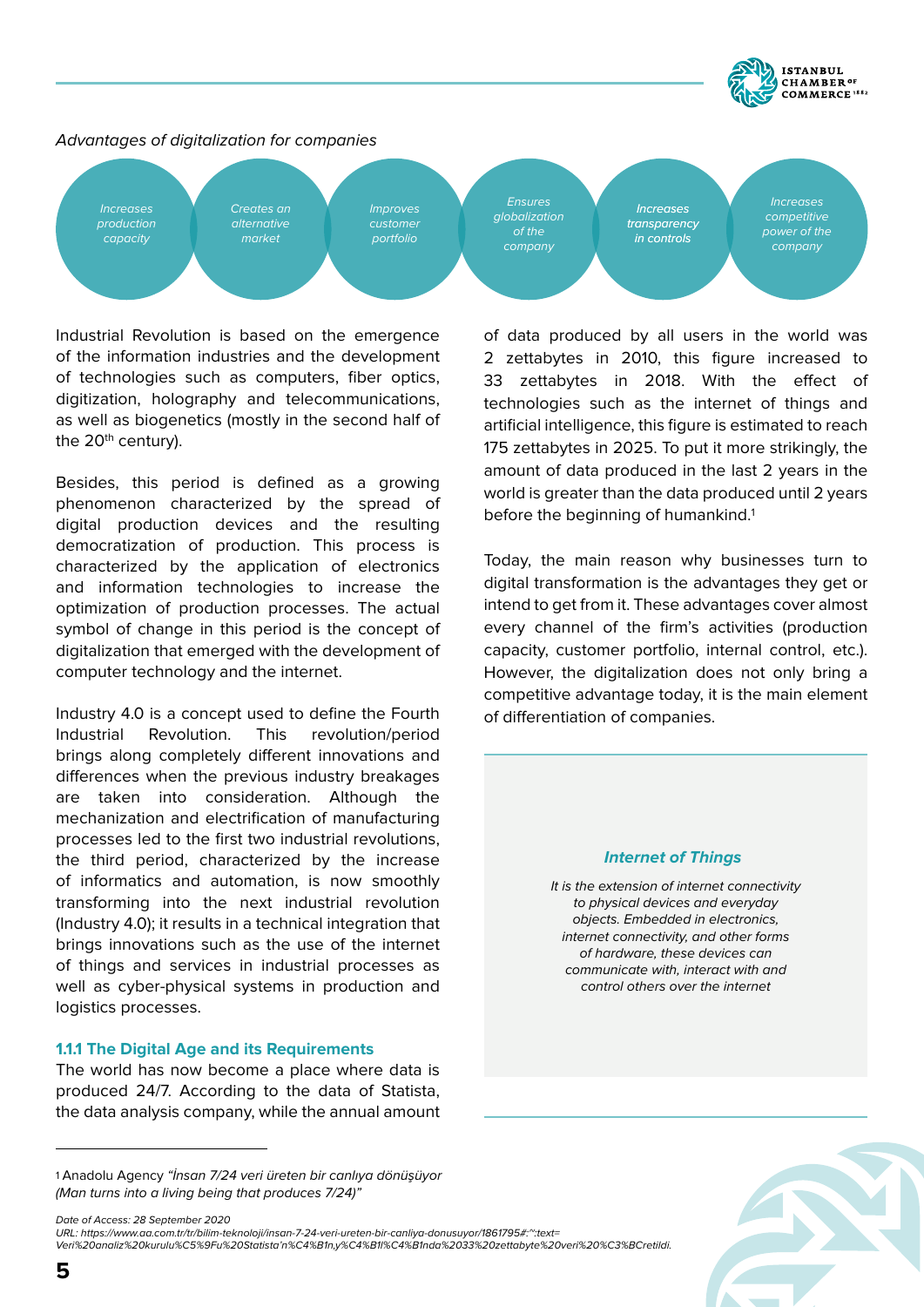

## ● Digitization ● **Digital Digital Transformation**



*Making information available and accessible in digital format*

The digitalization is a process which companies, institutions, universities, the public and employees are transformed and new business models and business practices emerge.

Digitalization brings about big changes at the firm level. For example, social media changes companies' interactions with their customers, the services they offer and the integration of information technologies. The concept of big data provides innovations not only for marketing and customer relationship management, but also for data-oriented revenue models and preventive maintenance. In addition, these technologies not only develop competitive advantages, but also have an impact on management practices, decisions and productivity, causing changes in organizations and their functions. This paradigm enables digitalization to be used as a tool to support decisions and serve consumers, thus providing significant advantages over competitors.



*Improving business practices using digitized information*

*Creating new business models with digital formats*

While the work force with basic level digital skills is 46% in Turkey, it is 65% in the EU. This factor contains the risk that may cause an important problem for the Turkish economy in terms of competitiveness and the growth.

With the increasing use of digital technologies, digitalization changes the business models of companies and as a result contributes to the increase of firm's performance and business capacity. In other words, the emergence of digital technologies offers unique opportunities for companies to thrive.

#### **STAGES IN BUSINESS MODEL TRANSFORMATION**





## **The importance of digitalization on the basis of digital marketing example**

*Why is digital marketing important for companies? Digital marketing includes all marketing operations using an electronic device or the internet. Businesses use digital channels such as search engines, social media, email, and other websites to connect with existing and potential customers.*

- • *Opportunity to reach a large number of potential customers*
- • *Marketing a business at a lower cost* • *Ability to measure return on investment*
	- • *Ability to target your ideal buyers*

are the managers and the people who run the business are the employees, the digital skills of the people come to the fore within the framework of digital transformation. That is to say, it is stated in "Turkey on the way to Digitalization " published by PwC in 2019, while the 34% of the individuals between 16-74 years of age have basic level digital skills, the average rate is 57% in the EU.2

Considering that the decision makers in companies

While digitalization encounters technological changes that lead to opportunities such as greater flexibility, reactivity and product customization, it also brings along various challenges such as rapid technological change, increasing complexity, changing customer preferences and legal

requirements.

*Date of Access: 27 September 2020 URL: https://www.pwc.com.tr/tr/gundemdeki-konular/dijital/dijitallesme-yolunda-turkiye.pdf*



<sup>2</sup> Dijital Türkiye Platformu, PwC

*<sup>&</sup>quot;Dijitalleşme Yolunda Türkiye (Turkey on the way to Digitalization)", January 2019*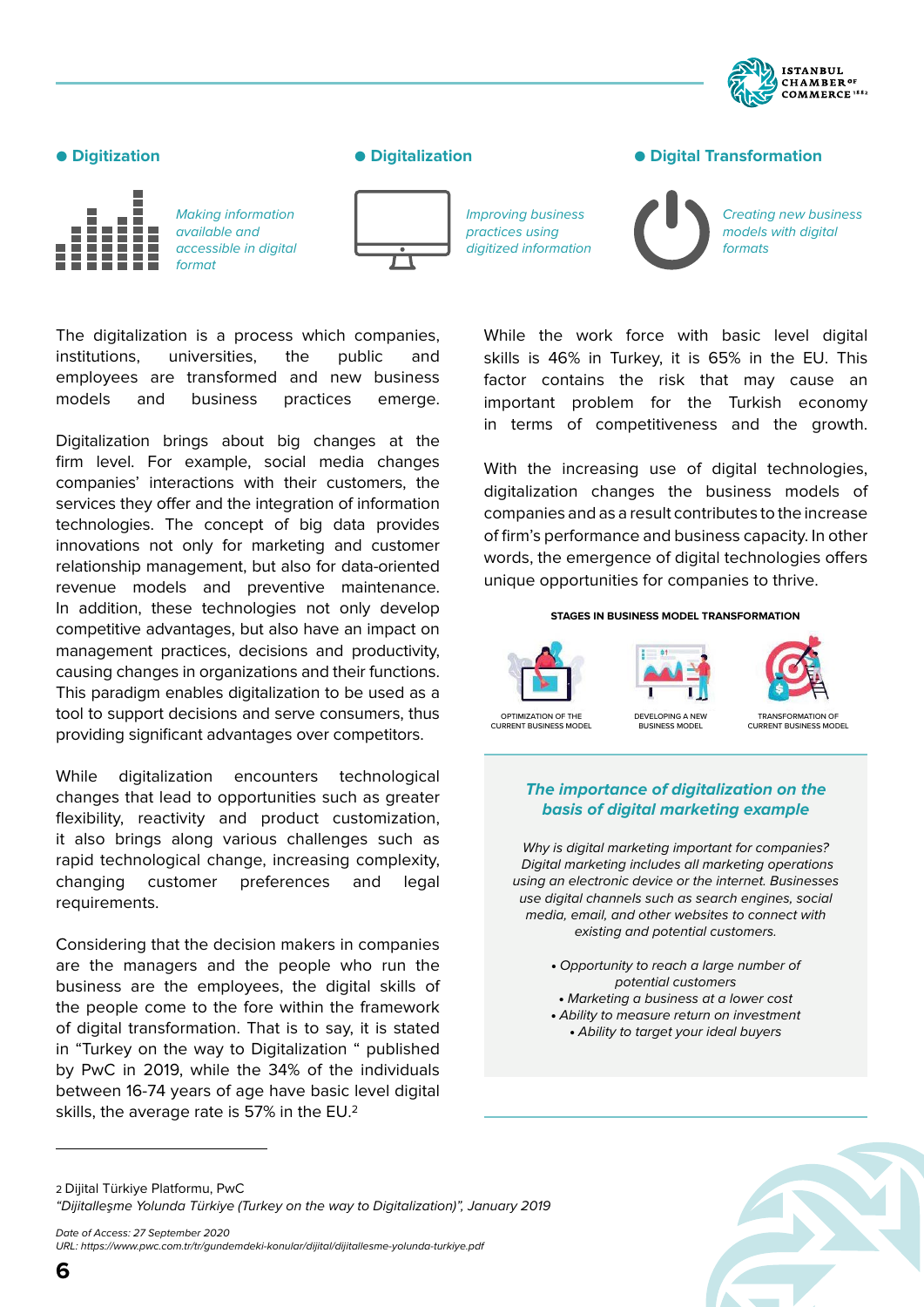

## **1.1.2 Covid-19 Outbreak, Projections and Highlighting Digitalization on the Agenda**

In addition to all these developments, nowadays, we are going through extraordinary days, when the whole world is under the influence of the Covid-19 (Corona Virus Disease 2019) outbreak. The pandemic has swept everywhere very quickly with the effect of globalization, which has become stronger in the last 15-20 years, and revealed how interconnected the whole world has become without any exception. In this extraordinary period we are going through, we are at a new crossroads in the digitalization route as the whole world.

This effect of the pandemic is expected to lead to swift progress in digitalization - in a forced way, though. Companies that achieved a certain level in terms of digitalization before the outbreak have been less affected by the unfavorable conditions of this period compared to others. The need for digitalization of companies that experience this has accelerated the digital transformation phenomenon, which is already gaining speed.

The Covid-19 outbreak, first affecting China and then the whole world at the beginning of 2020 caused many social and economic changes in the world. The pandemic, which caused radical changes not only in certain areas of the business world, but also in all economic life and consumption habits, has increased the importance of technology and digitalization several times more. The pandemic period has been a guide for some companies in exhibiting what they need in terms of technology. While technology and digitalization mediate people who are boxed in their homes to meet with each other, it cannot be expected that this will not reflect in working life, consumption preferences, management understanding of companies and human resources policies.

Both traditional companies and new initiatives are transforming and changing their way of doing business to be more digitally as a direct result of the impact of Covid-19 on changing consumer behavior. Likewise, flexible working hours and remote/home working models are preferred by companies.

Within the framework of all these issues, it is understood that the pandemic has significantly changed the consumption habits of people around the world and both social and commercial life have been forced to digitalize to a large extent. The concept of consumption, which meant shopping only from physical stores in the previous years, has started to be replaced by online platforms, not completely though, by taking advantage of the opportunities brought by the internet, and there has been a great tendency towards e-commerce around the world as people have to stay at home.

In the report titled "Industry & Logistics and Real Estate Market during Covid-19" published by Colliers International, an international real estate services and investment management company, it is stated that the share of e-commerce in total retail has increased.3

It is reported that following the announcement of the first case, the e-commerce market grew 171% on average in the last 5 weeks compared to the previous 2 months and the country with the most online shopping rate in Europe is Turkey. While the proportion of people shopping on the internet before the outbreak in Turkey is only 10%, it is seen that the rate goes over 50% after the outbreak; only in March 2020, 2.5 million different cards were used for the first single contactless payments.

Changing needs have created new digital habits in the eyes of the consumer. It is foreseen by some circles that, a new world order in which sustainable technologies will play the main role with the effect of Covid-19. Satya Nadella, CEO of Microsoft, stated at the end of April 2020 that we witnessed two years of digital transformation within two months.4

*Date of Access: 25 September 2020 URL: https://www2.colliers.com/tr-TR*

4 Microsoft Web Site

*Date of Access: 30 September 2020* 

*URL: https://www.microsoft.com/en-us/microsoft-365/blog/2020/04/30/2-years-digital-transformation-2-months/*

<sup>3</sup> Colliers International, *"Industry & Logistics and Real Estate Market during Covid-19" May 2020*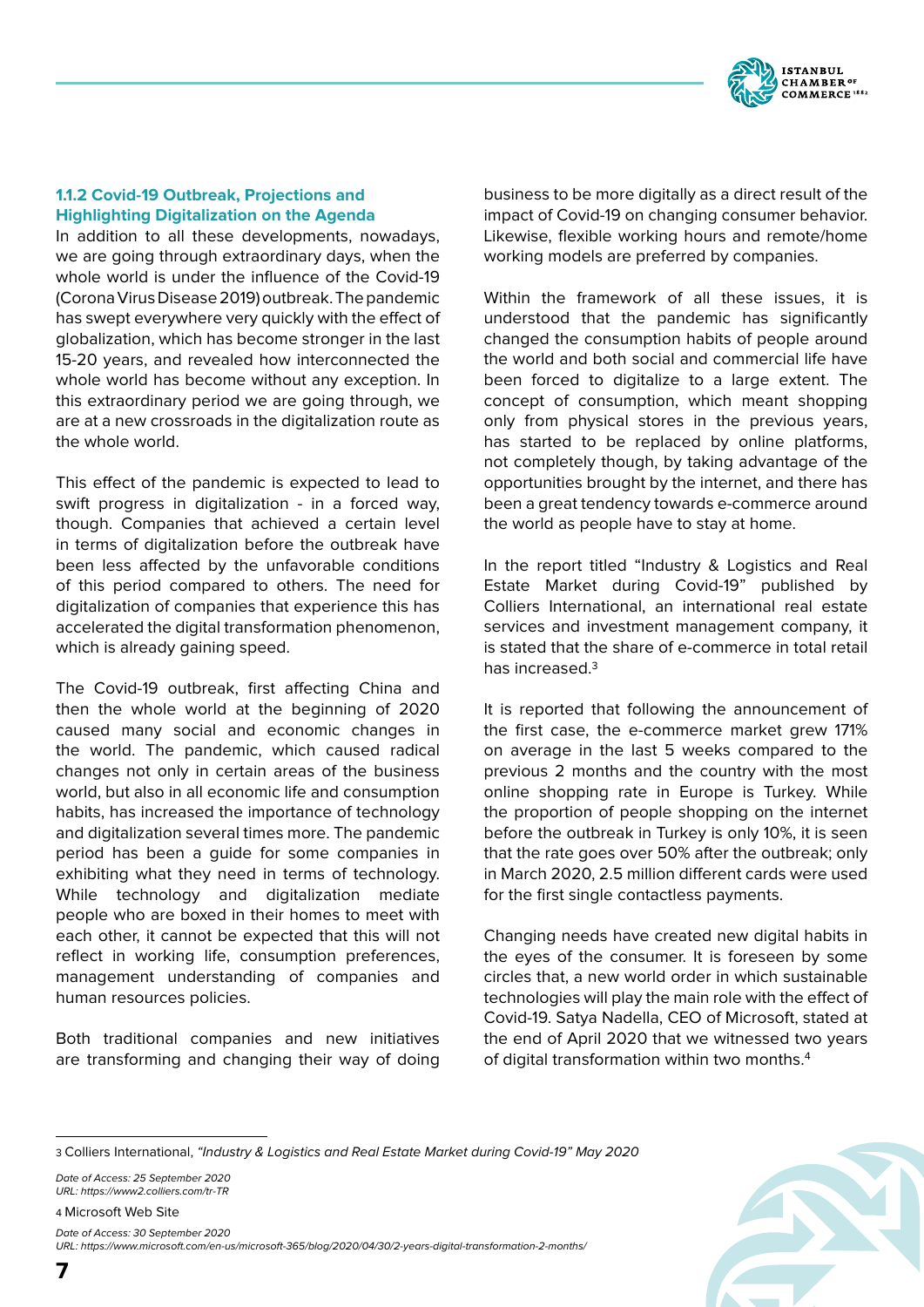

What is clear is that with Covid-19, digitalization has gained more strategic importance and this process has accelerated a growing trend towards digitization. Companies that have achieved a certain level in terms of digitalization in the pre-pandemic period were less affected by the unfavorable conditions of this period compared to others. Companies that have experienced this process but not yet taken an initiative in the field of digitalization have started to take these steps quickly in order not to fall behind the sector and gain a competitive advantage.

In the research conducted by *Ernst & Young*, the results of which were announced in August 2020, the dissemination of digital transformation is the top priority by 75% among the issues that companies will prioritize after the pandemic.5 Improving the remote working experience stands out as the second issue that companies will give priority to, by 60%.

## 1.2 T4D Project realized in compliance with the Digital Age **1.2.1 What is the Twinning for Digitalization Project?**

It could not be expected that Chambers, professional organizations and business representatives where companies are united under the same roof that have the authority to make decisions that will affect business models in their sectors, would be indifferent to this change/transformation within the framework of digitalization. From this point of view, what is reasonable is that these institutions/ organizations take on a mission and take action, and these organizations (Chambers, associations, etc.) develop the necessary support mechanisms to help change in order to enable SMEs to move towards digitalization.

Taking all these into consideration, a Twinning for Digitization Project has been developed with the initiative of the ICoC and Paris CCI in order to eliminate digitalization deficiencies and to realize the necessary digital transformations. While creating this project, it was inspired by the *"Les Digiteurs"* program of the co-applicant Paris CCI.

T4D Project has been awarded to the EU grant within the scope of "Turkey-EU Business Dialogue" which is the Instrument for Pre-Accession Assistance program.

## **1.2.2 The Purpose, Scope and Concrete Outputs of the Project**

## **The specific goals of the Project to accomplish:**

▶ To provide/develop new services to its members by increasing the capacity of ICoC in terms of digitalization.

⊲ To realize the transfer of *"Les Digiteurs"*, one of the practices of Paris CCI and to create a network in digitalization as part of the cooperation between two Chambers.

## **The Purpose of the Project and Concrete Outputs**

This project, with its outputs, will form a basis for the ICoC to address digitalization at the corporate level. Within the scope of the project, it is aimed to meet the digital transformation needs of SMEs in Istanbul with a reliable and comprehensive corporate approach.

The expected results of the Project are as the following:

- Position Paper on Digital Needs of SMEs in Istanbul
- Special Guidebook on Methodology Transfer and Partnership (Methodology Paper)
- Development of *Les Digiteurs'* early stage structure specific to ICoC
- Competency Development Program
- Training of the staff of ICoC on " Management and Marketing" of the transferred platform
- Recommendation paper for final beneficiaries

5 Ernst & Young, *"Covid-19 Sonrası Bilgi Teknolojilerinin Dijital Dünyada Yeni Rolü (New role of Information Technologies in the post-Covid period)", August 2020*

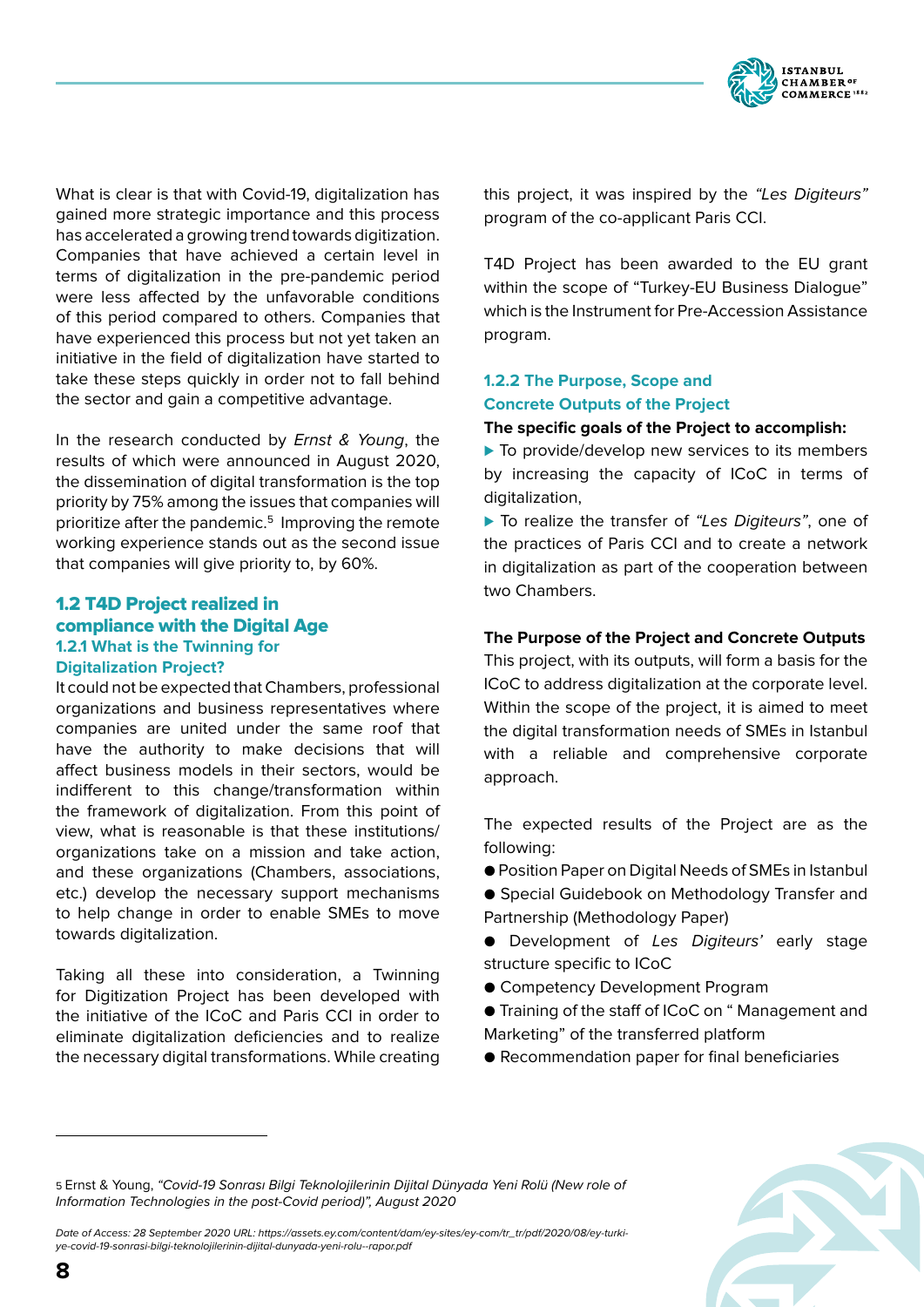

The strategy of the study is based on the interinstitutional cooperation model that provides a common approach to strengthen the capacity of the ICoC in the field of digitalization, while allowing the formation of a network for digitalization, as well as transferring *Les Digiteurs,* the best practice of the Paris CCI.

## **1.2.3 Meeting the Expectations of Companies**

In September 2019, within the scope of the project activities, a Position Paper on the digitalization needs and expectations of SMEs operating in Istanbul was prepared by ICoC, the leading partner.

Before the preparation of this document, 3 different questionnaires/surveys were conducted by ICoC in order to define the needs in a better way:

• The first questionnaire consisting of 25 questions prepared for SMEs that are members of ITO was prepared in order to have an idea about the digitalization perspective of companies, the current situation of companies in terms of digitalization and the expectations of companies from organizations such as Chambers and professional associations and over 1000 feedbacks were received.

• The second questionnaire, consisting of 14 questions and shared with the members of ICoC Professional Committees as the sector representatives, was aimed at determining the perspective of the industry on digitalization and the results from about 300 Professional Committee Members were analyzed by the ICoC project team.

• The third questionnaire intended for the foreign Chambers, it was aimed to have an idea about the services offered by the Chambers to SMEs in the field of digitalization and the results from the Chambers in Spain, France, Hungary and other countries of Europe were evaluated in this context. In the position paper, the service structure of



*Breakdown of the member companies participating to survey by the* **number of employees**

ICoC was described first and in the second part, the perspective of SMEs on digitalization and the current situation in Istanbul was discussed in the light of the survey results and in the third part, the basic needs and expectations of the companies in the field of digitalization were examined based on the survey data.

In the last part, the survey results from foreign Chambers were analyzed, and the services provided by the Chambers in the field of digitalization and the instruments through which these services were provided were emphasized. It has been determined where the services currently provided by ICoC stand in the scale. More detailed information about this questionnaire and its results will be given in the next sections.

Surveys conducted within the framework of the project clearly show that a significant majority of company representatives and sector representatives consider digitalization as the most essential. ¾ of the company representatives stated that business models in the sector were affected by digital transformation. On a sectoral basis, 96% of the members of the Chamber Professional Committees emphasized that digitalization will bring competitive advantage in their sector.

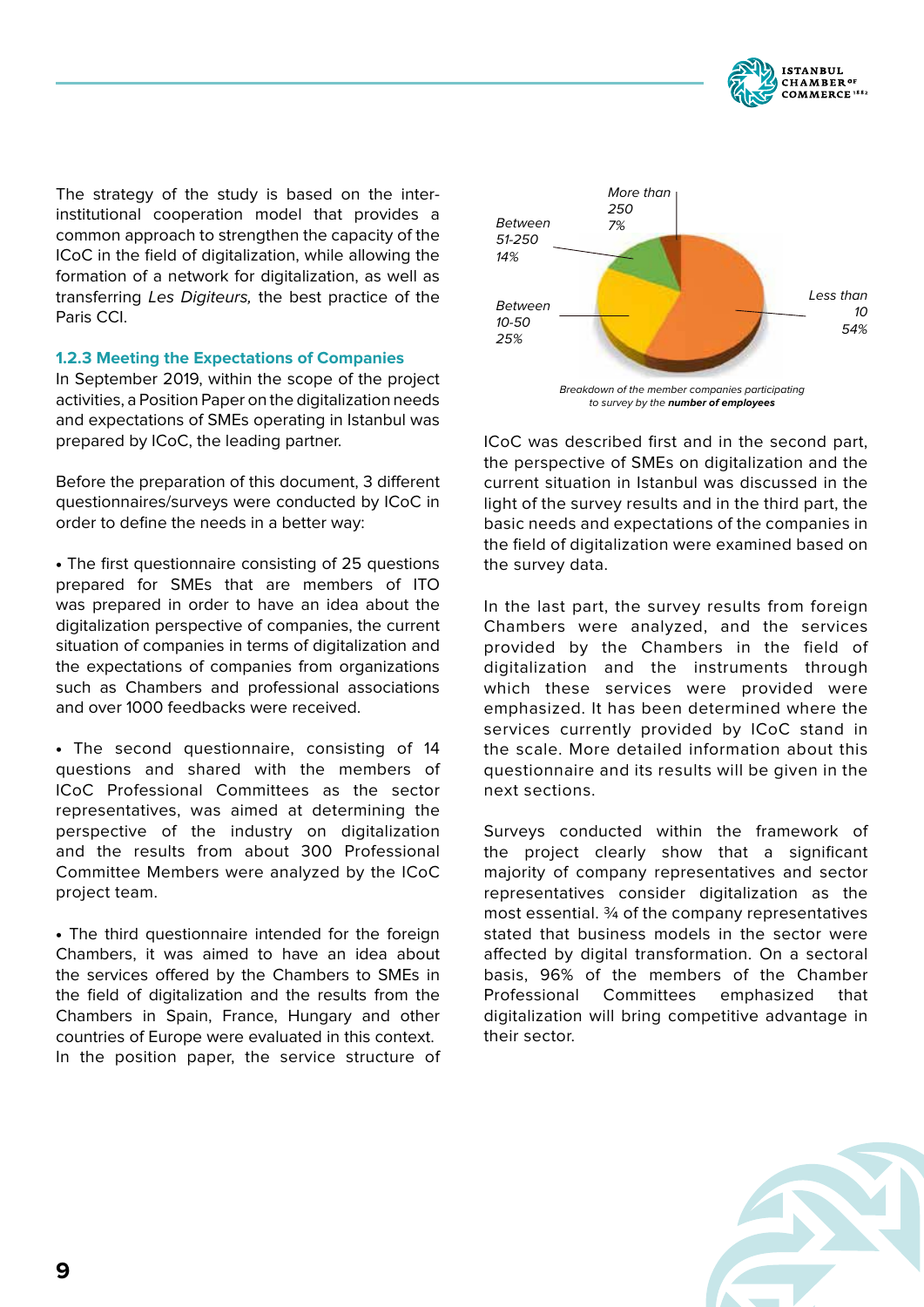

Although a significant part of the companies participating in the survey have taken certain steps in digitalization (for example, 89% of them has a website), it is seen that there are many deficiencies in the field of digitalization (company management, e-marketing, social media visibility). Only 32% of the companies participating in the survey stated that they made sales over the internet. It should be noted that this data reflects the results of the survey for the period between June and September 2019. By March 2020, the pandemic has impacted the sales policies of all firms with its increasing effect. As of October 2020, if the same question was to be asked to the same companies that responded to the questionnaire, it would be highly likely that the rate would exceed 32%.

## **DO YOU CONSIDER DIGITALIZATION AS A REQUIREMENT IN THE SECTOR YOU OPERATE?**

| <b>Company owners</b>            | <b>Members of</b><br>professional<br>committees |
|----------------------------------|-------------------------------------------------|
| 95%<br><b>SAY IT IS REQUIRED</b> | 96%                                             |

Currently, the failure of digitalization to reach a certain level within both companies and sectors is basically attributed to two reasons; financial incapability and lack of information. While 56% of our members participating in the survey prepared for SMEs considered the reason for not being able to digitalize sufficiently as lack of financing, 28% chose to mark the option "I have no idea how to do it" for this question. The rate of those who answered the question, "If you think that digitalization in your industry is below a certain level, what is the reason for this according to you?" that was asked to industry representatives, was 46%. These two questions/ answers highlight that information and guidance are at least as important as financing in increasing digitalization.

Another factor that should be underlined here is that company owners/executives are not aware of the existence of digital solutions that can largely prevent the problems they experience. Companies not aware of the existence of these solutions seek the solution for their problems in more traditional methods and they do not even consider digital choices as the alternatives. In this context, the main thing is to ensure that companies are familiar with digital solutions and to support awareness in this field.

91% of company executives and 94% of sector representatives are of the opinion that companies should be guided by authorized institutions/ organizations regarding the digitalization process. In this regard, a needs analysis has been concluded that direction/guidance activities should be in place for marketing / sales, social media and visibility, company management.

While 23% of company executives stated that this guidance should be through one-to-one consultancy, a considerable proportion of 22% think that seminars can be beneficial. 92% of the company executives participating in the survey state that they would like to attend the seminars to be held in this field if they are to be organized.

The main results to be drawn in this context from the survey studies conducted within the framework of the project and the Position Paper<sup>6</sup> prepared based on these studies are summarized as follows.

6 For further information regarding the Position Paper, please contact with the project office: t4d@ito.org.tr

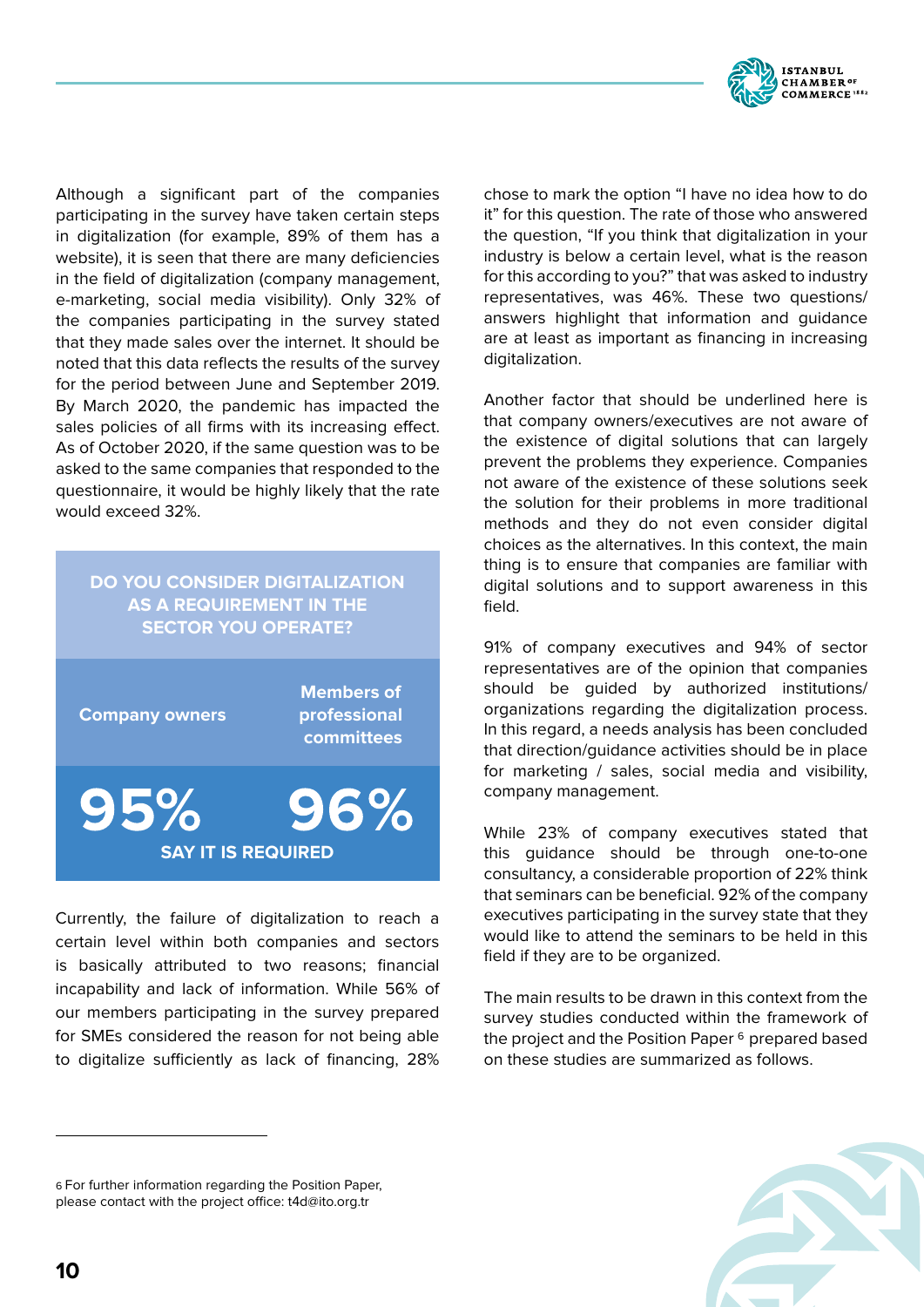

1) SMEs deploy their scarce resources for the main functions of production or service development processes and cannot use their resources for digital transformation. SMEs that are not digitalized sufficiently attribute this to two main reasons:

\*I cannot allocate financing \*I don't know how to become digitalized

2) The areas that SMEs feel the absence of "marketing/sales, social media and visibility, incompany management".

3) Companies that need digital transformation expect to be guided by the Chamber and similar professional organizations. Companies that feel deficient in digitalization clearly state their willingness to participate in awareness-raising activities if carried out by Chambers and other professional organizations.

With this study, it has been clearly identified that at what level the member SMEs in the business life expect from the institutions like Chambers; however; it has been revealed that Chambers and other professional organizations have not yet determined a strategy/policy that will directly provide inclusive services to SMEs.

Although some individual studies are being carried out specifically for digital transformation, these studies seem far from fully meeting the expectations of member SMEs. It is considered that making certain inferences from these indicators before it is too late for Turkish Chambers is important in terms of the efficiency of the services.

## **1.2.4 Service Structure developed within the Framework of the Project**

The service structure is designed for the needs of SMEs operating in Istanbul, taking into consideration the surveys conducted within the scope of the project, Position Paper prepared and methodology paper prepared by the project team of Paris CCI.

The activities on raising awareness for digitalization in SMEs and providing guidance for SMEs about digital transformation will be carried out on the www.dijitalkobim.org web platform created within the framework of the project.



The web platform, which becomes active at the end of 2020 and multi-functional structure has been designed for the highest level of interaction with the user. The system, which is designed to provide onestop office service for concepts such as digitalization and digital transformation, has a vision of developing a digital ecosystem so that businesses can maintain their competitiveness in digitalization.

As in similar applications, informative articles and awareness-raising contents on digitalization trends and respective areas are presented on the platform. The announcement and organization of training, activities and seminars, etc. to be held are carried out on this site, and the members can register on the site to participate in the activities.

The platform will also provide the management and execution of one-to-one consultancy services planned to be put into service in the next phase of the project. The number of consultants, which will be enriched with experts with high level competence in the following 9 fields, will be offered to users:

| <b>Accounting and</b>              | <b>Company</b>                                           | <b>Technological</b>                            |
|------------------------------------|----------------------------------------------------------|-------------------------------------------------|
| <b>Finance</b>                     | <b>Organization</b>                                      | <b>Infrastructure</b>                           |
| <b>Digital</b><br><b>Marketing</b> | <b>Customer</b><br><b>Relations</b><br><b>Management</b> | <b>Production and</b><br><b>Quality Control</b> |
| Data                               | <b>Human Resources</b>                                   | Data                                            |
| <b>Management</b>                  | <b>Management</b>                                        | <b>Security</b>                                 |

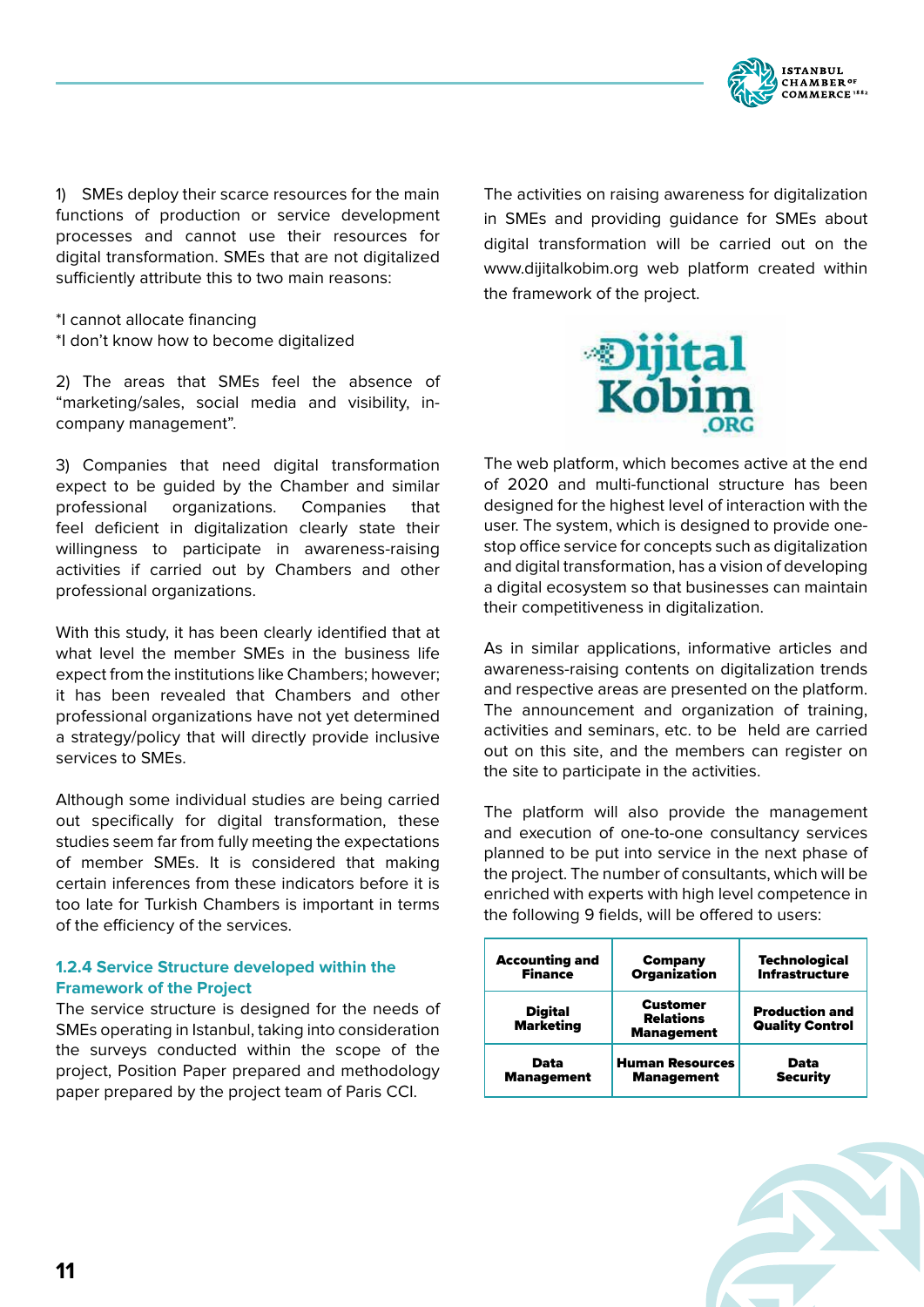

| What is the size of your business?          |
|---------------------------------------------|
| Micro (1-9 employees)                       |
| Small (10-49 employees)                     |
| Medium (50-249 employees)                   |
|                                             |
| Which industry does your company belong to? |
| Service                                     |
| Manufacturing                               |
|                                             |
| What are the target areas of your business? |
| Domestic Market                             |
| Export                                      |
|                                             |
| Start quiz                                  |

The differentiating element on the website is that it presents the members an instrument that the members can evaluate themselves on a digital scale.

By means of this instrument, which is called the testdiagnosis structure, the representatives of SMEs can answer a test prepared for them on the web platform, identify their stage in digitalization, in other words, their digital scores, and have information about how much they lack in which field. A basic guidance is provided to them for the areas they lack by the system. Companies' needs for digitalization vary according to many factors such as their field of activity, scale, digitization level, etc.

Considering this situation, the questions asked to the companies in the digital maturity test prepared for SMEs are determined categorically (as seen above) according to the answers they gave to the questions asked before the test. There are 421 questions in 12 different categories in total in the test pool.

On the platform, a digital transformation guide enriched with good practices for companies aiming to create a digital transformation roadmap based on their preferences is also available to users. A curriculum has been prepared by considering all the details within the framework of the project for the ICoC Digital Transformation Academy, which is planned to be activated in the next phase of the project.

In this curriculum prepared for six-day education, different examples are included in addition to theoretical information and it is aimed that the representatives of the SMEs who undergo training will become literate on digital transformation at the end of the training. It is also planned to carry out digitalization academy trainings on the dijitalkobim. org platform.



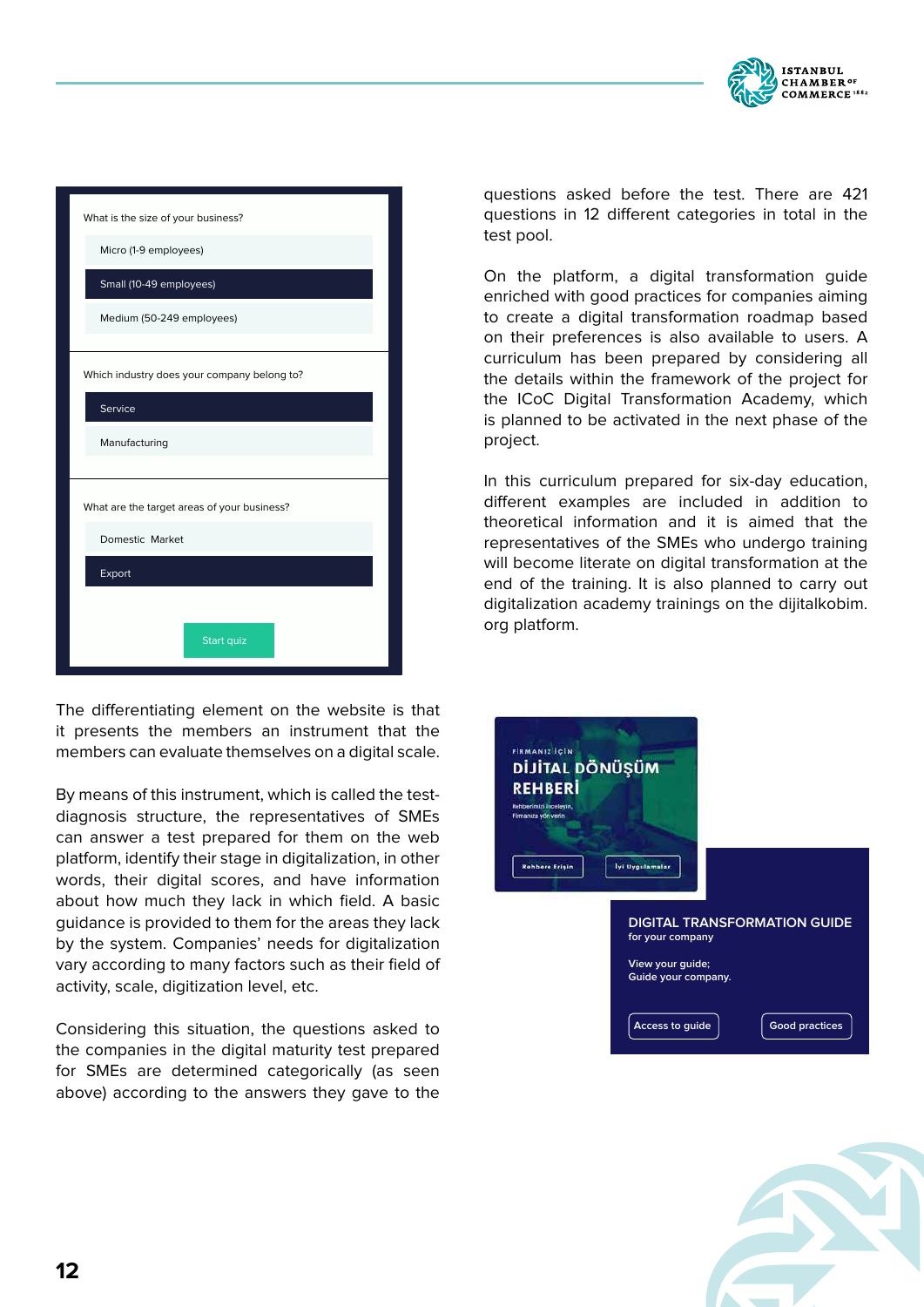

Another innovation that the platform will introduce is the solution providers service to be provided by ICoC and established with the principle of transparency and equality. Commercial software and hardware, which are of great importance in the field of digitalization, will be presented to SMEs and the products/services of talented businesses operating in the supply of products will be promoted on the platform.

The *"Dijital Kobim" (My Digital SME)* platform attaches great importance to the enrichment of the ecosystem that it wants to develop in accordance with its vision with the leading actors working in the relevant fields and thus to strengthen its impact. For this, in the global partnerships section on the platform, it will achieve a continuous development cycle with the participation of certain institutions that are in the broad spectrum of the digital world and have undertaken active missions in their fields of activity.



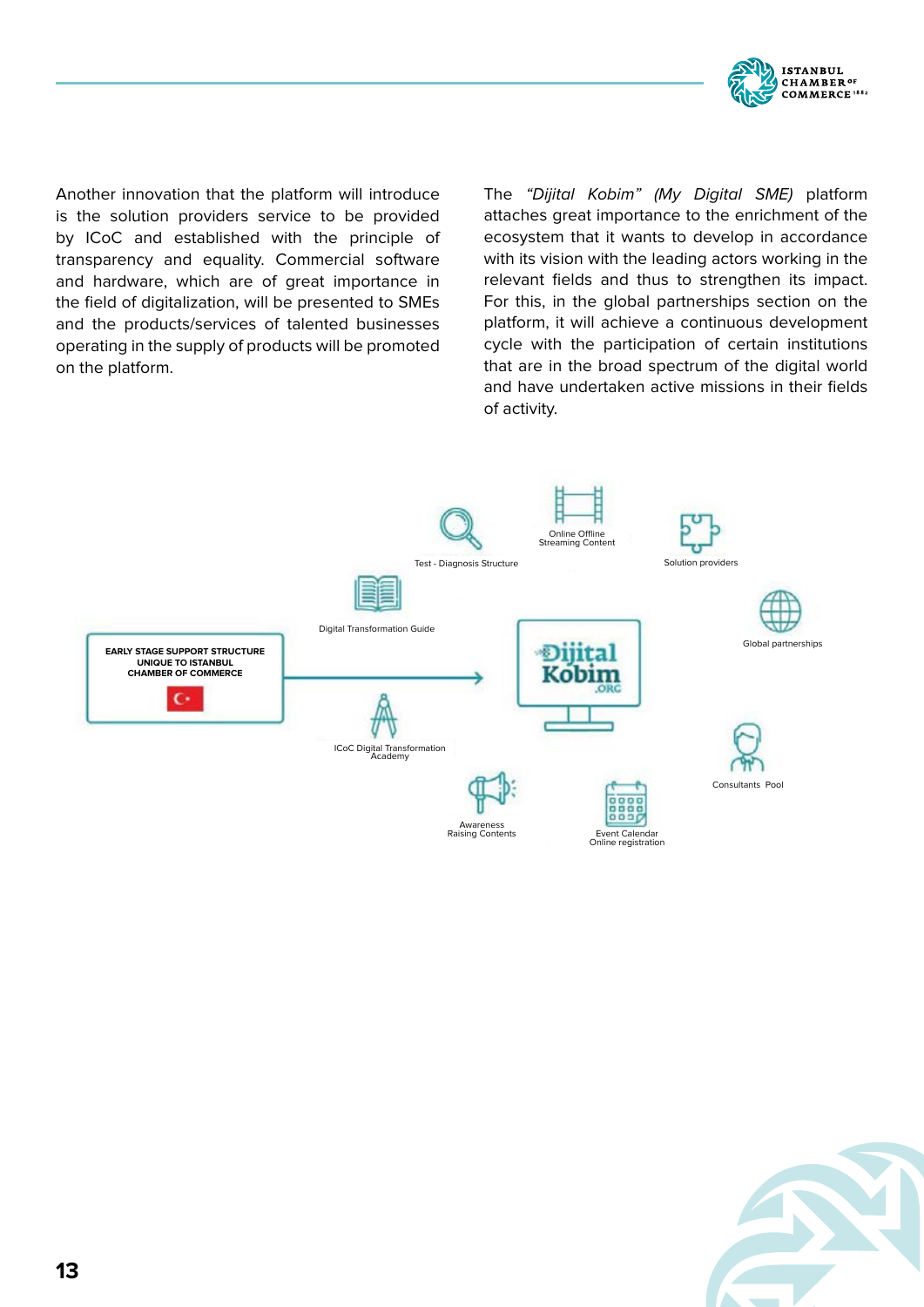

# 2. Digital Transformation in Chambers and Chamber Services

The changes in business models and ways of doing business in the 2000s forced companies and institutions to make changes in their internal management and way of doing business. The business process, business functions and business units are subject to digitalization in almost every business model.

Chambers, where companies are united under the same roof, professional organizations, and business organizations that have the power to make decisions that will affect business models in their sectors cannot be expected to remain indifferent to this change/transformation. From this viewpoint, the rational thing to do is that these institutions/ organizations undertake a mission and take action and intermediaries in their ecosystems develop the necessary support mechanisms to help this change in order to enable SMEs to move towards digitalization.

## 2.1 Current Structure of the Chambers **2.1.1 Chambers in the Business World**

In accordance with the Law on the Union of Chambers and Commodity Exchanges, No. 5174, the Chambers are the legal entities established as a professional public institution in order to ensure the development of the profession in accordance with the general interests, to facilitate the professional activities of the members of the Chamber and the Exchange, to preserve the professional discipline and ethics in their relations with each other and with the public, to carry out the necessary studies for the development of the country and the economy and to perform the services specified in the law.

Chambers work for solving structural and current problems of the private sector, the development of Turkey's international competitive power, providing a safe and stable working environment for development of the national economy.

Chambers of Commerce organizing the conduct of international trade relations have been established with the start of foreign trade in the world. It is known that the first organization in the world was established as the Chamber of Commerce (Marseille / France) in 1600s. It can be said that relatively modern applications regarding commercial organizations in Turkey began relatively late. The first Europeanstyle initiatives started in Anatolia in the second half of the 19<sup>th</sup> century.

Chambers of Industry and Commerce are organizations that represent the private sector, defend and coordinate the interests thereof. Chambers are responsible for issuing the documents necessary for the incorporation of member companies and conducting their economic activities, applying to official authorities on matters related to professional activities and conducting mediation activities for members' problems, providing services like visas and carrying out practices that reduce bureaucracy.

Chambers in the towns of Anatolia, in particular, can play key roles for local development and stand out as institutional tools in the implementation of local development strategies. Creating an effective economic environment, participation of young people in development programs, job creation projects and initiatives, local business development and capacity building at all levels of the local economy can be evaluated within this scope.

Registration procedures of companies are carried out by the Chambers. In addition to registration procedures, approvals of foreign trade documents such as A.TR movement certificate, certificate of origin, D-8 certificate of origin, Form-A document, EUR1 and EUR-MED movement certificate are carried out by authorized institutions including Chambers. The institutions authorized by the Ministry of Commerce to approve export documents are the Chambers of Commerce, Exporters' Associations and the Confederation of Turkish Tradesmen and Craftsmen.

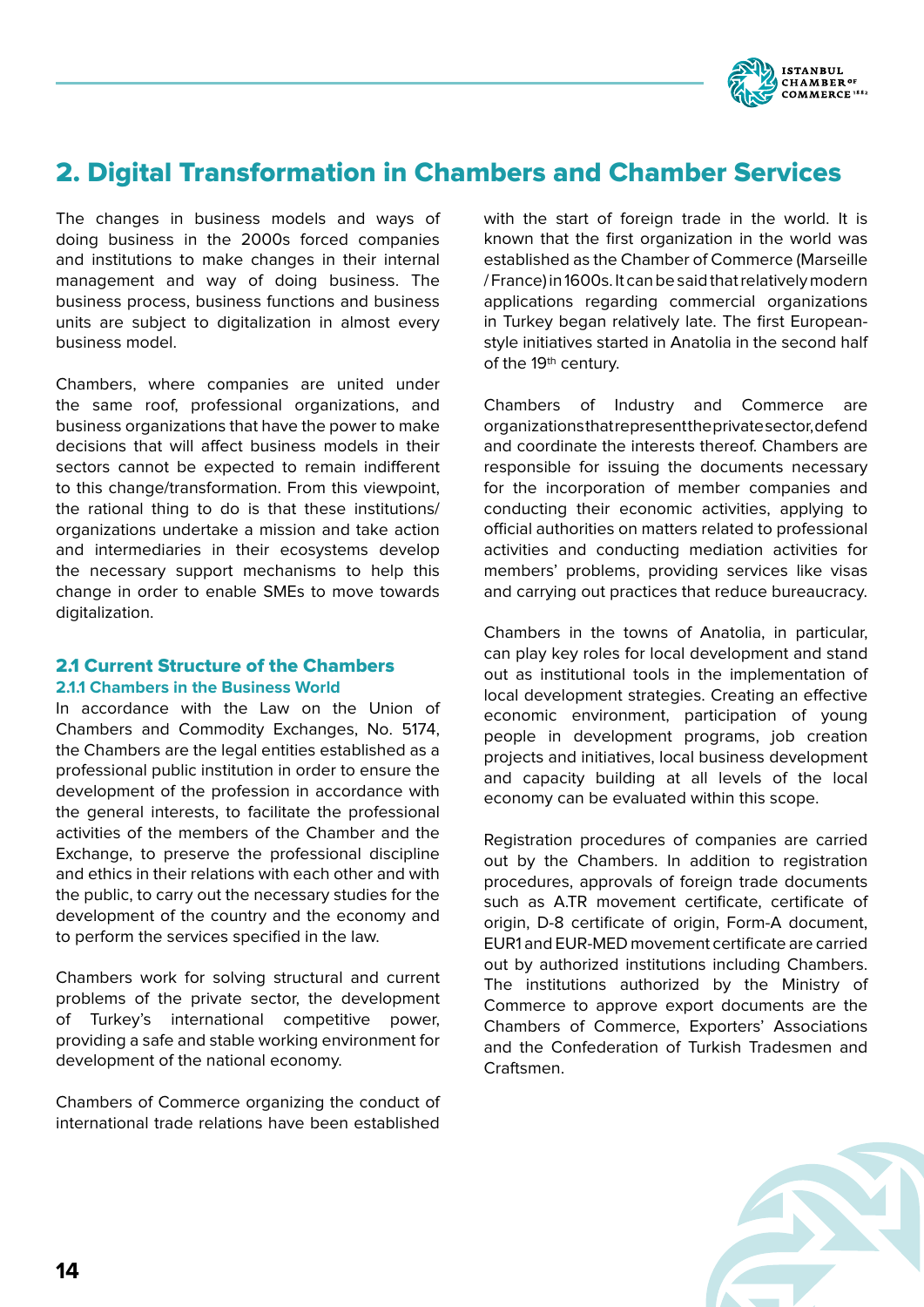

Chambers provide many other services for member companies, apart from their statutory duties. Chambers operating especially in big cities, contribute to the companies finding a market abroad at international fairs through national affiliate organization and bilateral meetings called B2B *(business to business)* at international fairs. In the same way, it is ensured that companies find each other in the commercial framework during events such as supplier days.

Some Chambers also work in coordination with foreign agencies located in Turkey for the development of trade between the two countries. It conducts negotiations regarding visa facilitation agreements with the consulates of the countries in order for the member companies to obtain visas to the countries with which they have intense commercial relations.

The main problems of the sectors are discussed by the Chambers. Professional committees established within the Chambers hold regular meetings where sector representatives meet at regular intervals and evaluate the problems encountered by their sectors.

Chambers also carry out studies for private sector investments to contribute to the local and national economy. With the awareness that entrepreneurship is the driving force in the development of the economy, Chambers also provide training support to new entrepreneurs and SMEs. ICoC acts as the pioneer together with Technopark Istanbul and Commercialization Center of Istanbul (BTM) in providing the infrastructure where many young entrepreneurs will find a chance. Every year, dozens of young entrepreneurs develop ideas in incubation centers and take part in the market with innovative solutions in many different sectors.

Companies have high expectations from professional organizations regarding training and seminars. In this context, seminars and panels are organized by the Chambers in order to make it easier for member companies to adapt to changing conditions and to meet their information needs.

Chambers can play a key role in guiding SMEs in their digital transformation and enabling companies to take the first steps in the world that is becoming digital day by day. In this context, after analyzing the services of Chambers for SMEs through the example of ICoC, the innovations that can bring to the current structure will be discussed.

## **2.1.2 Services of Chambers for SMEs through the example of Istanbul Chamber of Commerce**

ICoC, like the other Chambers in Turkey, works for solving structural and current problems of the private sector, ensuring a secure and stable environment for the development of the national economy to improve the international competitive power of Turkey. Considering that SMEs are playing a very important role in the economy of Istanbul and Turkey, ICoC tries to develop SME-oriented strategies in order to strengthen the capacity of the companies.

ICoC services can be summarized as the following when we classify the services provided by ICoC by taking SME-focused services into consideration:

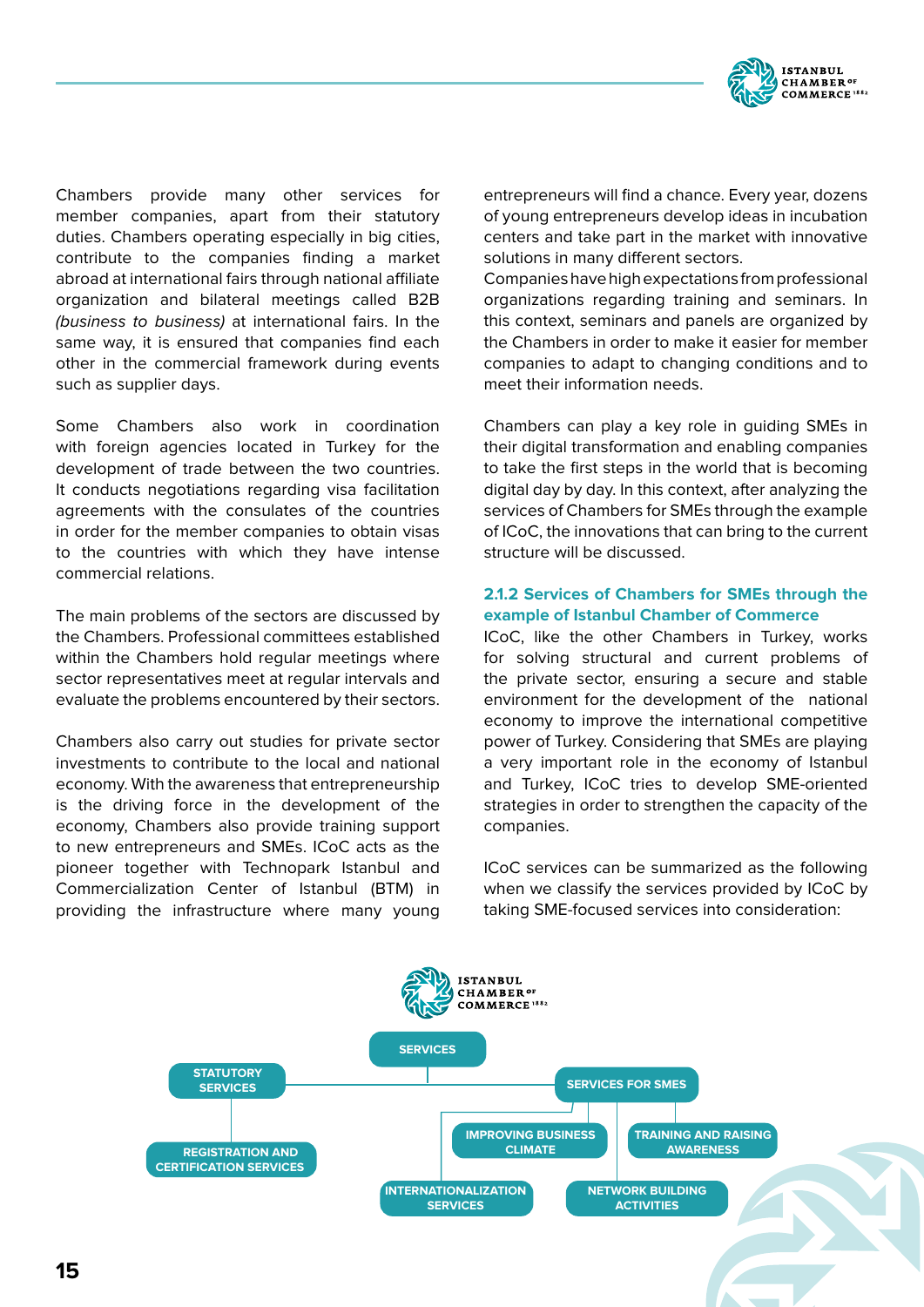

## Services provided for SMES by ICoC are listed below.

#### **Internationalization Services**

**Commercial Diplomacy** \*Protocolary Visits

**Lobbying** \*Trade Delegations/Business Delegations \*Corporate Representation \*Visa Facilitation Agreements

#### **Twinning Services** \*B2B Events

\*Turkish Sub-industry Exchange \*Suppliers' Days

**Commercial Intelligence Services** \*Country Reports

\*Country Days \*ICoC News / Web Portal / Journal \*Market Researches \*Market Related Stats

#### **Projects**

\*Development of International Competition (UR-GE) \*Start Exporting Program \*Corporate Projects

**Fairs and Exhibitions** \*Fairs / Exhibitions on Turkish Goods

**Document Services** \*ATA and TIR documents, Certificate of Origin, A.TR Movement Certificate, EUR1 and EUR-MED Movement Certificates.

#### **Improving Business Climate**

#### **Commercial Intelligence Services** \*Sectoral Reports \*Sectoral Meetings \*Expertise Committee-Professional Committee Meetings \*ICoC News / Web Portal / Journals

**Lobbying** \*Advocacy \*Opinion Sharing

\*Market Related Stats

**Resolution of Commercial Disputes** \*ICoC Arbitration Center

#### **Vocational Training**

\*Vocational School/Industry Cooperation \*Presenting Opinion to the Vocational Qualification Authority \*Vocational Training and Education for Enterprises

**Tailored projects**  \*Other Corporate Projects

**Document Services** \*Capacity and Expertise reports/ Domestic Goods Certificate and other reports

#### **Network Building Activities**

\*Seminars, panels and meetings organized by the Chamber \*Training Activities \*Trade Functions- Trade Delegations \*Committees and Working Group \*Country Days

- \*Suppliers' Days \*Sectoral Meetings
- 
- \*B2B meetings

#### **Training and Raising Awareness**

#### **Commercial Intelligence**

- \*Sectoral Reports
- \*Sectoral Meetings
- \*ExpertiseCommittees/Working Groups
- \*Market Related Stats

#### **Access to Financing**

\*Guidance/Consultancy for SMEs \*TOBB Nefes Loan

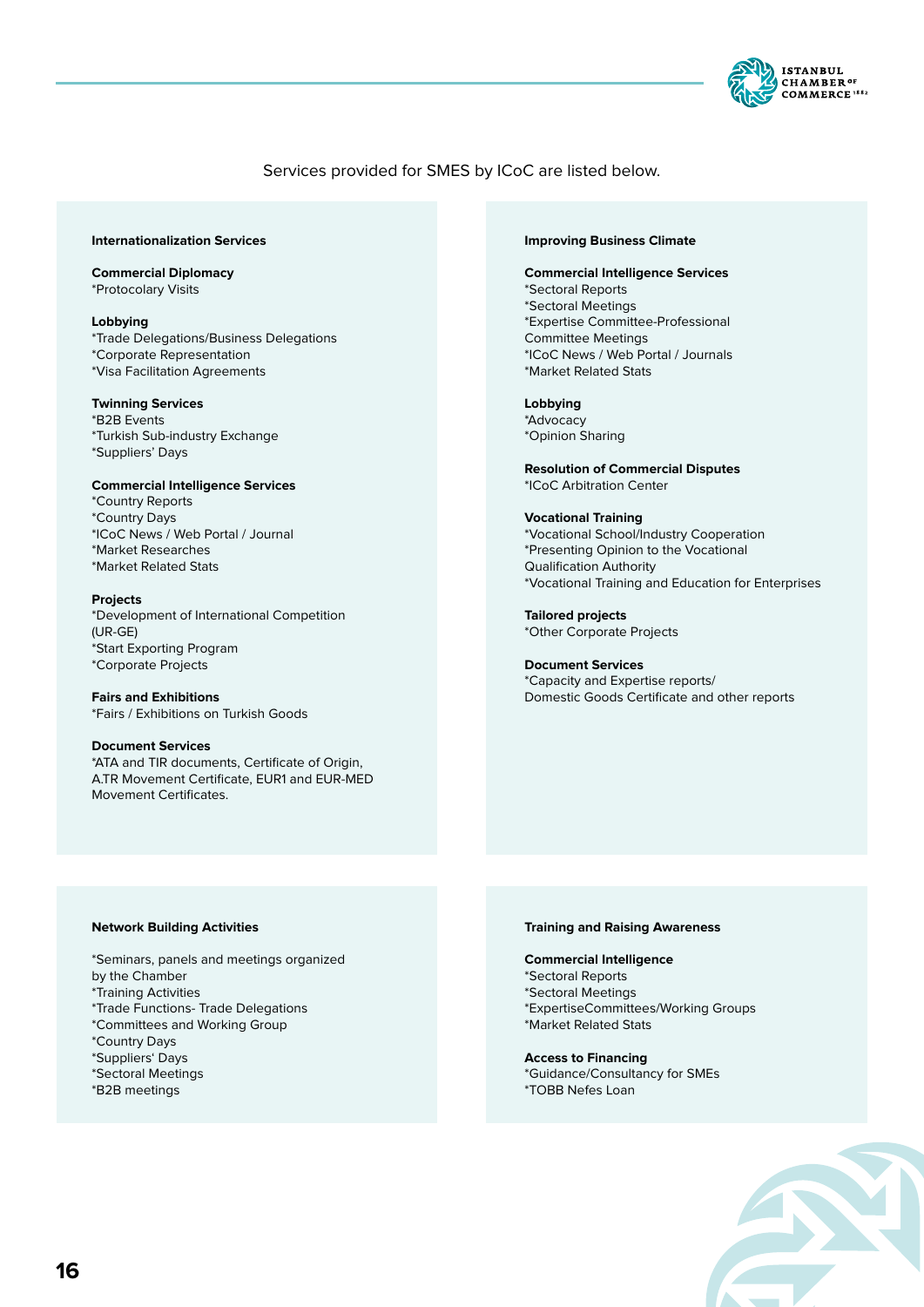

In the table above, the SME-oriented services provided by ICoC are given in 4 groups: Internationalization services of SMEs, services for improving business climate, network building activities, training and awareness raising activities.

Due to the fact that some activities carried out have more than one function, the following table has been prepared in order to better describe the field of activity.



## 2.2 Where we are in Digitalization: Innovations to Current Structure

## **2.2.1 Strengthening company organizations and increasing the capacity**

As underlined in the first part of the study, the failure of digitalization to reach a certain level is basically attributed to two reasons; financial incapability and lack of information. While 56% of ICoC members who participated in the survey prepared for SMEs considered the reason for not being able to digitalize sufficiently as financial incapability, 28% chose the option "I have no idea how to do it".

91% of company executives and 94% of sector representatives think that companies should be

guided by authorized institutions/organizations regarding to digitalization process. The companies expect guidance and orientation support from authorized institutions/organizations regarding the lack of information, which is one of the two main obstacles to the digitalization of companies.

Nowadays, it is a necessity for Chambers and similar organizations to keep pace with digital transformation and change. It is possible to deal with this transformation from 2 different angles:

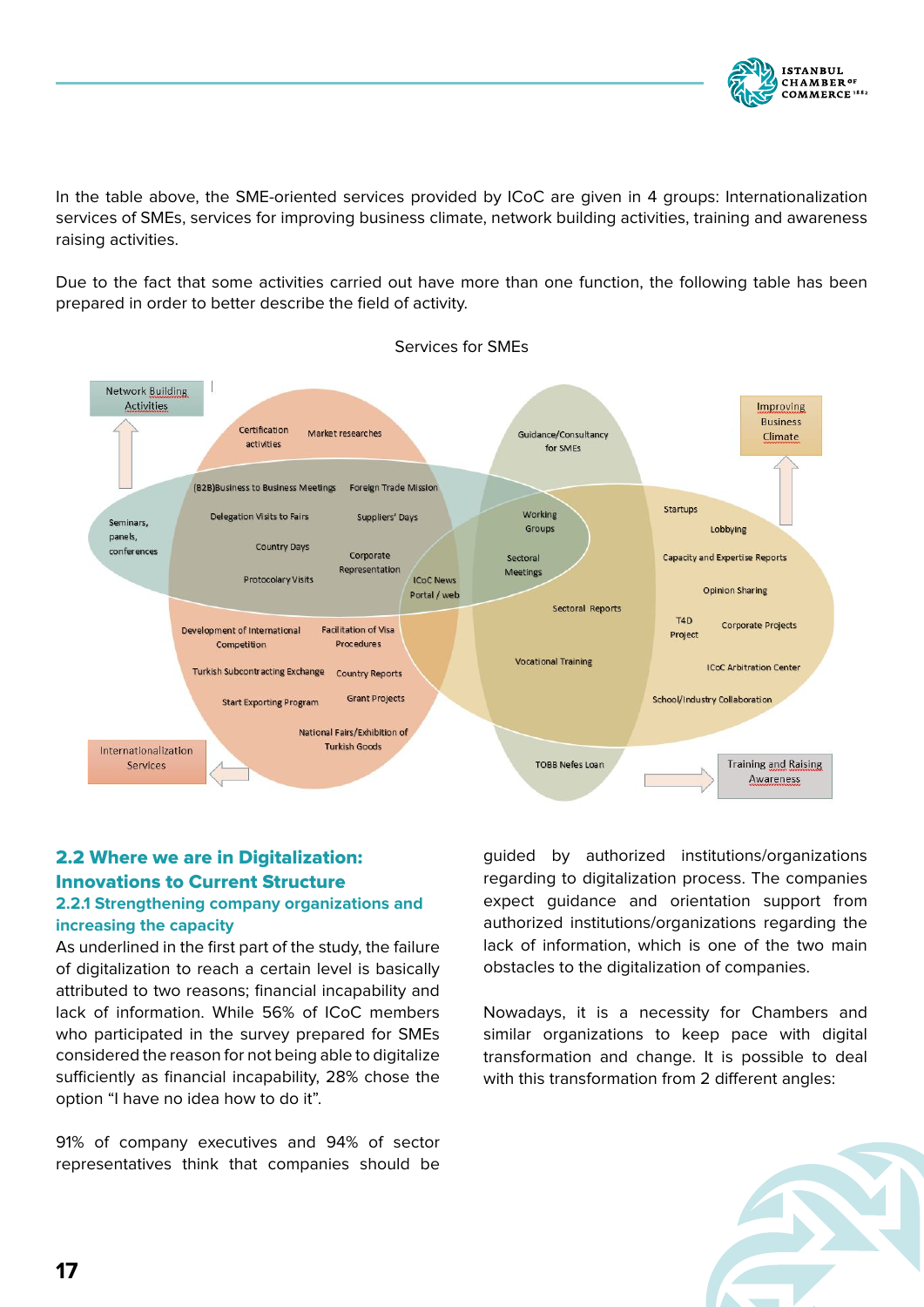

## **Digital transformation of the Chambers in their internal processes and services**

• The digitalization of Chambers' services and operations not only contributes to increasing the productivity within the organization, but also can be a source of inspiration for member companies to realize their own transformations by announcing such transformation to the members. When companies see that digital transformation is realized and put into practice in the services they receive from Chambers, they will observe that such facilities and opportunities exist. This situation will come in as an awareness-raising factor for companies.

• It is thought that it may be beneficial to establish units/departments for digital transformation within the organization in order to struggle against the problems that Chambers may encounter in this process. Digital transformation is a phenomenon that covers almost every aspect of business processes, from human resources to data security, from marketing to organizational structure. It would be healthy to carry out this transformation phenomenon, which centers on the business environment, from a digital transformation unit to be established - at least in the first stage - in order to ensure better governance at the institutions and organizations.

• Digitalization efforts have been continuing at both ICoC and other Chambers. Providing services for members as a manifestation of the member-oriented approach in a faster and more efficient manner will gain momentum with the digital transformation that is being carried out and will be carried out at the Chambers.

• With the increase of technology and digitalization in our lives in the last 10 years, it has become impossible for companies and institutions/organizations to stand against change. In this context, studies in ICoC were started in 2011 with e-ITO. In 2015, ICoC switched to Electronic Document Management System. Enabling internal correspondence to be taken into the electronic environment completely, this system has also made the record keeping

7 Website of Istanbul Chamber of Commerce/Online Services *Date of Access: 5 October 2020*

*URL: https://ito.org.tr/tr/online-islemler?scrollAnimateContent=online-islemler-content*

and archiving mechanism more efficient. With the integration of many new features in 2019, the ICoC website has gained a different aspect. Finally, with the digital transformation study projected in 2020, it has been planned to transfer the transactions of each department, the internal structure of ICoC and the relations with the members to digital.

• Within the scope of the digital transformation projects of ICoC, corporate web portal, online services portal, assembly portal and professional committee pages are being redesigned. Up-todate technological infrastructure and solutions with new designs, user-friendly and modern new interfaces, dynamic and visual screens, responsive designs compatible with mobile devices, fast and easy access to the desired information, new mobile applications for member and document services, e-signature and courier support on digital platforms document services will be provided.

• For today, subscription inquiry/payment, e-signed certificate of good standing, foreign trade documents, inquiry for registration application, registration application result verification and visa inquiries can be performed online on the ICoC website.<sup>7</sup>



• Approval of commercial documents through MEDOS system within the Union of Chambers and Commodity Exchanges also constitutes another example in this area. This system, in addition to reducing the paper consumption to almost zero, eliminated the difficulty of transporting documents

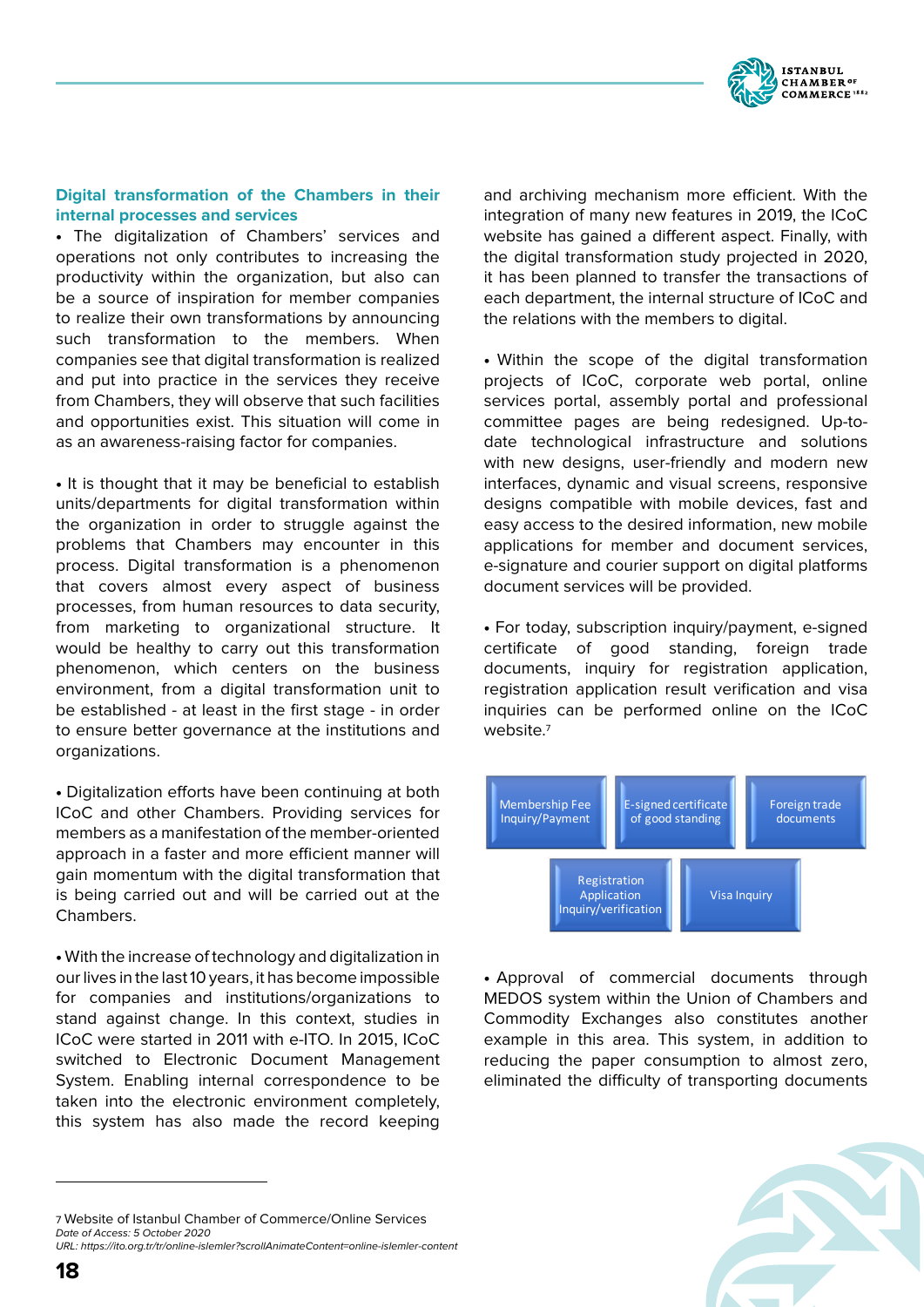

to the approval authority as output - physically - and enabled the mechanism to work faster and more efficiently.

## **Chambers' support/guidance to their members for digital transformation**

• Chambers are expected to diversify and increase their digitalization services in line with their members' expectations. "Digital Transformation Movement" Project initiated by Union of Chambers and Commodity Exchanges of Turkey, the largest umbrella organization of the business world in Turkey, in 2018, with the aim of preparing SMEs for the future also serves as an example in this context. With this project, it is aimed for SMEs to keep pace with the rapidly digitalizing world and to increase their competitive power.

• It is very important to allow the employees with certain level of technical knowledge and social skills for the new units to be established within the organization as a result of structural changes and take this criterion into consideration for new recruitments and/or train existing personnel for such are of great importance.

In the event that a structure within the Chamber or another external structure affiliated with the Chamber is developed to lead the way for the digitalization of SMEs, it would be beneficial for the personnel to be assigned in this structure should have:

▶ Technical knowledge to be successful in tasks such as closely monitoring the digital world, providing one-to-one supervision, diagnosing and providing digital communication;

▶ Social skills such as listening to the other and pedagogical understanding;

▶ Administrative features for the organization of workshops, trainings and seminars.

• Offering the services to be duly provided by the organizations like Chambers to lead the way for digital transformation through a digital platform is one of the first options that comes to mind. Providing these services in a way that the members can follow up on their personal computers or mobile phone will be advantageous in many ways. Supporting the digital platform infrastructure with instruments such as *webinars* and *online training,* the next step/steps, will strengthen the organizations like Chambers.

• Unlike the services to be provided over the Internet, continuing the awareness-raising activities for companies with traditional methods (seminars, training, panels) is another option. In the survey study conducted for the services provided by the European Chambers during the preparation stage of the Position Paper, it was determined that a significant numbers of the Chambers inform their members about the developments in the digital world through periodic publications, and organize thematic trainings and other awareness-raising activities. These methods will also contribute to the digital transformation process of companies.

• Although one-to-one consultancy stands out as a very effective method, its efficiency in terms of time and cost is discussed. Even the recruitment of employees who will provide digital consultancy or the training of existing personnel in this direction is an important problem on its own. Still, consulting is one step ahead of other services in terms of impact and efficiency. If time and cost issues could be brought to a tolerable level, one-to-one consultancy will continue to be the preferred model as the most effective method.

## **2.2.2 Transfer of Good Practices**

Although there are some studies on digital transformation, these efforts seem far from meeting the expectations of member SMEs. In this context, ICoC's existing service structure and support mechanisms for digital transformation have to be compared with other Chambers of Commerce in Europe in the first place.

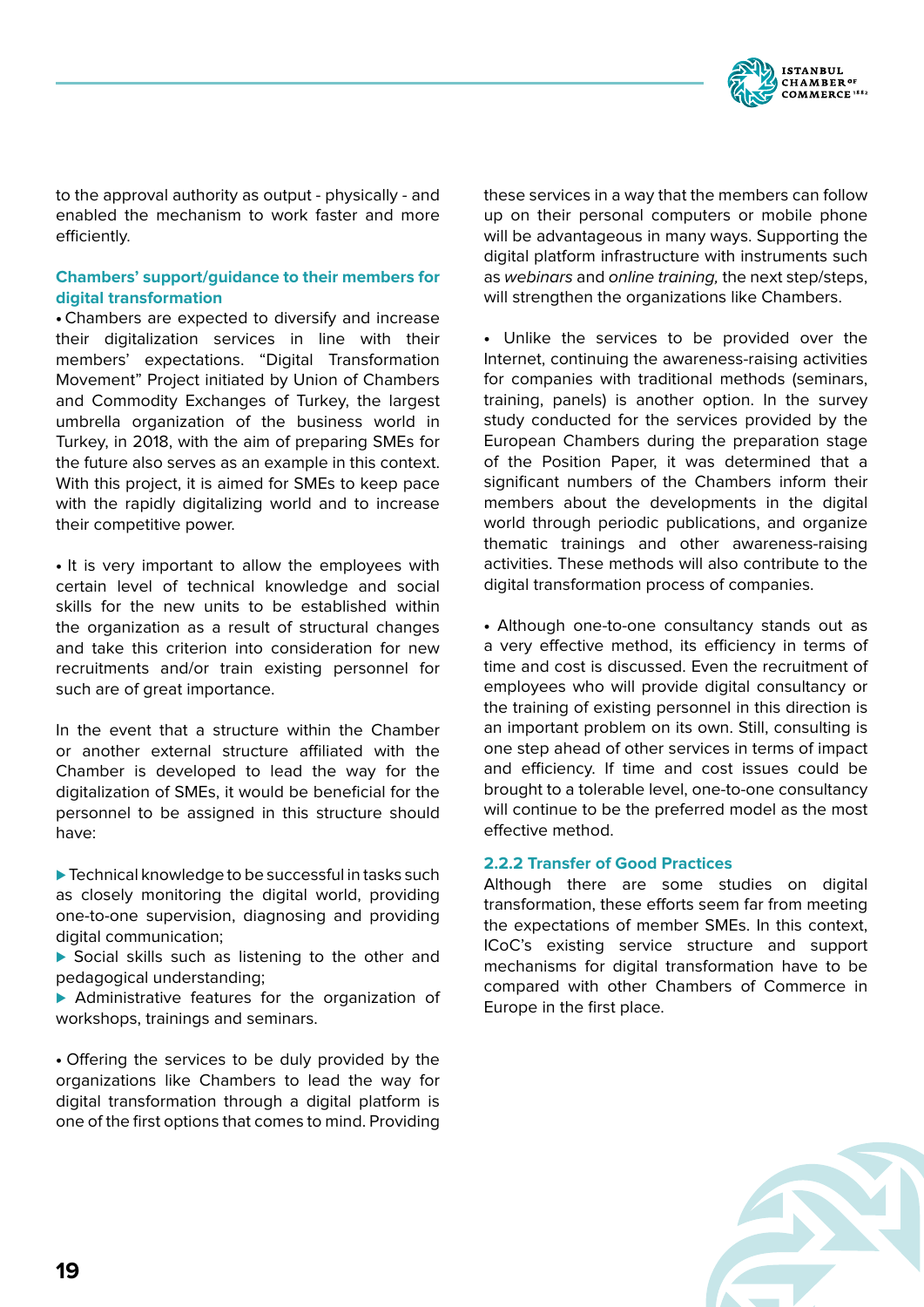

## **Where are we when compared to the European Chambers?**

Within this scope, following the literature review and determination of the digitalization services provided by the Chambers, the project team prepared a questionnaire aiming to measure and evaluate the digitization services provided by the European Chambers. With this survey, it is aimed to have an idea about the services offered by Chambers to SMEs in the field of digitalization. The services provided by Chambers in the field of digitalization and the instruments through which these services are provided are studied. It has been determined where the services currently provided by ICoC are on the scale.

The survey questions were submitted to the secretariats of the Association of the Mediterranean Chambers of Commerce and Industry (ASCAME), the Alliance of Chambers of Commerce and Industry and Danube Chambers of Commerce Federation, of which ICoC is a member, together with an introductory text. Feedback was received from a total of 10 different Chambers ranging from Spain to Hungary, from France to Croatia.

According to the survey results, it is seen that the European Chambers inform their members mostly about the developments in the digital world through periodical publications. 6 out of 10 Chambers state that they provide one-to-one consultancy to their members on digitalization. It is observed that almost every Chamber participating in the survey has carried out thematic trainings and awarenessraising activities in the field of digitalization.

When compared with Europe in terms of similar services, it can be said that the Chambers in Turkey are far behind their counterparts in Europe.

#### **What does the Methodology Paper offer?**

After the Position Paper which compiles the needs and expectations of SMEs operating in Istanbul was shared with Paris CCI, the partner of the project, a methodology paper was prepared by Paris on the system that can be developed by the Chambers for the digital transformation of SMEs.

The project team of the Paris CCI prepared this study by keeping the process of implementing the *"Les Digiteurs"* and its predecessor *"L'Échangeur PME"* (SME transformer/converter) programs, the difficulties faced and all other factors in the game and presented an opinion as to what ICoC can do in this field.

*Les Digiteurs* is a continuation of the "*L'Échangeur PME"* (SME transformer) program launched in 2008, yet a more comprehensive version of it. The main element that distinguishes *Les Digiteurs* from *L'Échangeur PME* is that the importance attributed to increasing the awareness of companies on digitalization, supporting their integration with digital culture and staying with companies during digital transformation is raised.

# **>lesdigiteurs**

The web platform is an indispensable element for the *Les Digiteurs* program. The integrity of the program is presented and posted on the website.8 The platform is like a "showcase" where services in this field are promoted. In addition to these, the platform also includes a test where companies can evaluate themselves in the context of digital maturity. When users solve this quiz, they can identify their digital needs better and they can be referred to workshop, training etc. for solution.

Again, all activities carried out within the framework of the program (workshop, training, round table, seminar, etc.) are announced to the users via a calendar on the website. The platform also includes good practices, recommendations on digital services, seminars and content on the website called *"webinar"*. In the methodology paper, 3 essential features regarding the web platform are underlined as follows:



8 Les Digiteurs website *Date of Access: 28 September 2020 URL: www.lesdigiteurs.cci-paris-idf.fr*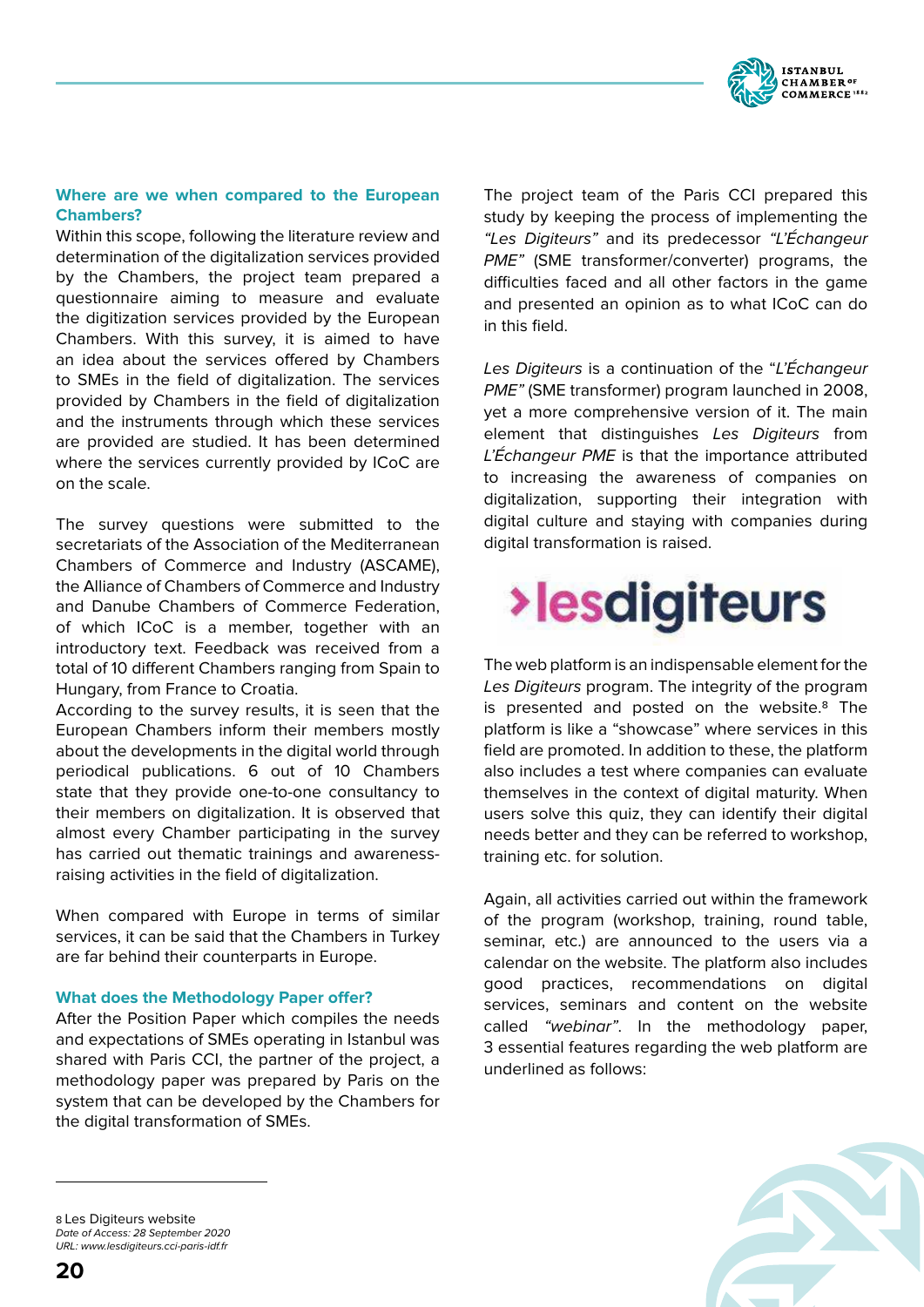



**Navigation:** The platform should have the feature of a portal where users can easily navigate and reach what they are looking for easily and quickly.

**Accessibility:** Users should be able to easily access the calendar, events and good practices through the platform.

**Access to Information:** Having all the content of Les Digiteurs program on the website will make the platform stronger.

Although the web platform is the tool that is in the showcase of *Les Digiteurs* program, the program is not only composed of the platform and services offered within this platform. *Les Digiteurs* organizes many different events such as conferences, seminars, workshops, round tables on digitalization and all issues related to digitalization. Apart from these, trainings are organized for companies to develop digital marketing strategies, to use social networks actively and to make sales on these platforms.

The 3-5-day trainings, which are held 10-12 times a year, offer users a more comprehensive content. These trainings can be either thematic (financial strategy development, digitalization in commercial and marketing strategies, etc.) or sectoral (such as digital transformation training for the food and beverage sector).

Another structure that makes *Les Digiteurs* program effective is digital consultants. *Les Digiteurs* employees having full technical knowledge, first measure the current digital level of the company, reveal their deficiencies, and then present the "prescription" they plan for them during their individual visits to companies. With this one-to-one service, companies are also enabled to create a digital transformation strategy for themselves

Within the program, a partnership structure has been established in order to increase the visibility of the application, to strengthen and support the program in all aspects. Apart from integral parts of the national and international digital world such as *Google, Orange* (one of the major telecommunications companies in France), *Facebook,* etc., the domain of *Les Digiteurs* is expanded and its power is increased with corporate partnership structures aimed at generating profession-based solutions and increasing the synergy within the digital ecosystem.

## **Significant practices of Paris Chamber of Commerce and Industry**

• The structure called *"OpenSpot"*, which offers an opportunity for the promotion of products and services of global and local partners and contact with experts for digital transformation, is another tool of *Les Digiteurs.* With these structures established in



8 different locations in Paris Île-de-France region, it is aimed to be as close to companies as possible. The services offered by the partners of Les Digiteurs are promoted at *OpenSpots.* These units also host workshops. In the unit aiming to bring entrepreneur candidates together with the opportunities of the digital world and the registered company owner, the project partners are introduced to the solutionoriented services and equipment related to digital transformation, as well as the co-working area for group work and popular technologies are promoted. *OpenSpots* allow companies to be a part of the digital ecosystem and contribute to increase awareness among.

• Paris CCI has developed a "store" model, called *Boutique connectée/Connected Store,* built on a trailer to enable companies to access products and opportunities that will facilitate their digital transformation. This store can be considered as a "showroom" where digital solutions that can be used by SMEs in their operations are introduced.

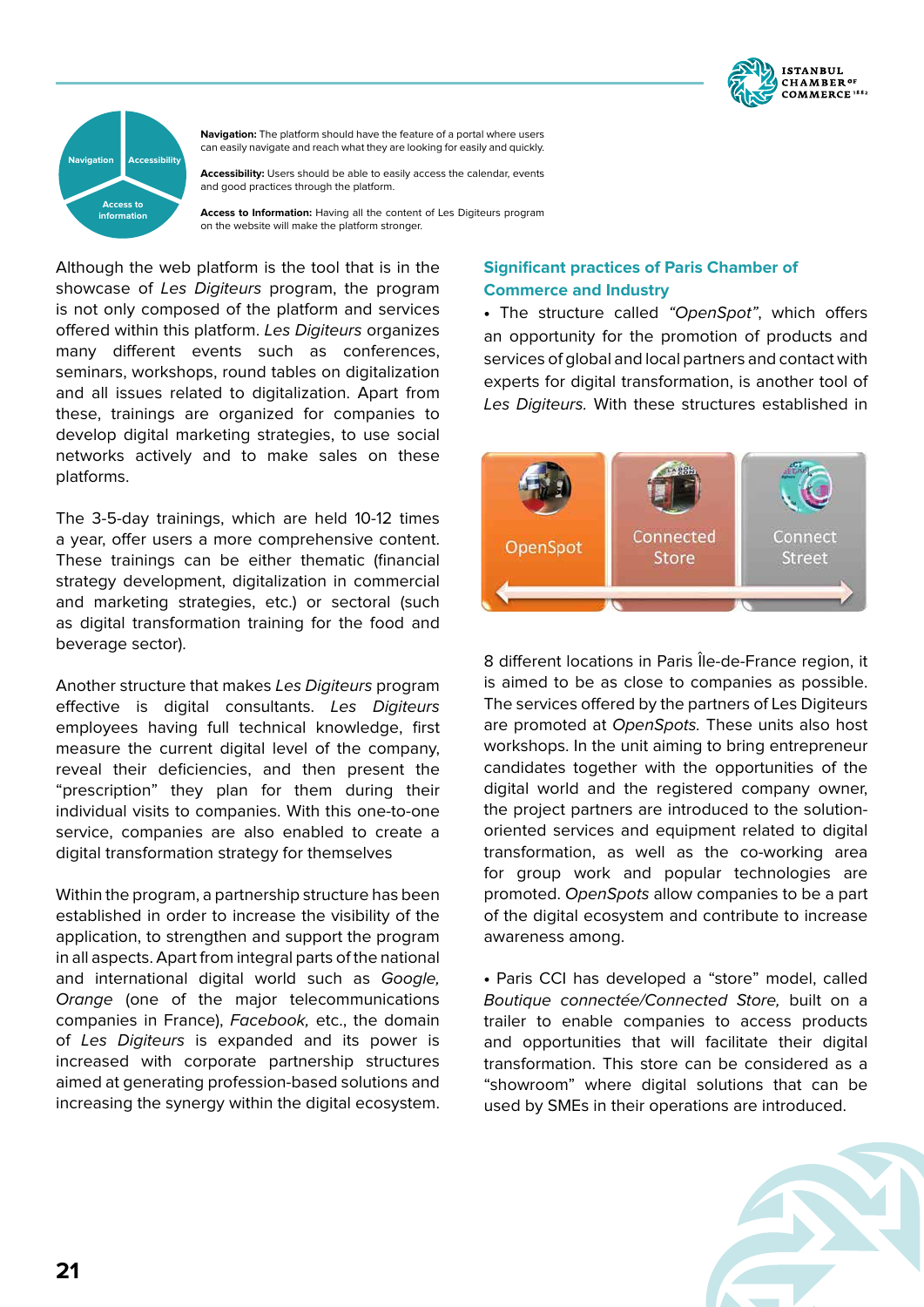

If the company owners are interested in the solutions they have experienced upon trying. the store manager plays a role in transferring the product or service to the companies by establishing a relationship between the solution owner and the company owner. The "store" with a mobile structure can serve anywhere in France upon obtaining necessary permits. There are up to 30 digital solution models in this store, some of which are offered to users free of charge.

• *Connect Street* is another application where business models such as stores/shops/restaurants with improved digital capacity from different sectors are exhibited in an area of about 1000 m2.

The following conclusions have been drawn regarding the models developed by Paris CCI, which can serve as a guide for Turkish Chambers, and can be transferred specifically for digital transformation.

• *Les Digiteurs* is built on a much more comprehensive structure beyond the web platform. Other elements that support the program both physically and content wise help the structure to reach more businesses in a wider area and make the structure more effective and active.

• *Les Digiteurs* web platform contains a test/quiz where companies can evaluate themselves in the context of digital maturity. When users solve this quiz, they can identify their digital needs better and they can be directed to workshop, training etc. for solution. Considering the difficulty of diagnosing each company separately, it is of great importance for companies to evaluate their own deficiencies through a self-test.

• *Workshops,* training, seminars, round tables stand out as awareness raising activities at the first stage. Although it is not as effective as one-to-one consulting, it is important in terms of being able to deal with more companies in a shorter time, with less financing. Developing a digitalization training curriculum to be used in these awareness-raising activities is important for the preparation part.

• Apart from the integral parts of the digital world on a national and international scale, it has been observed that corporate partnership structures aimed at producing profession-based solutions and increasing the synergy within the digital ecosystem are beneficial in expanding its impact area and increasing the power of *Les Digiteurs.*

• It should be noted that the *"openspot"* -like structures put into service in order to provide companies with access to products and opportunities that will facilitate their digital transformation and to introduce potential entrepreneurs with the opportunities of the digital world in order to introduce solutionoriented services and equipment related to digital transformation is reasonable in terms of accessibility, however, it would also bring the financing problem.

It is thought that making certain inferences from these indicators and parameters before it is too late for Turkish Chambers is of great importance for the efficiency of the services. Based on the fact that the problems and difficulties are similar, it would be beneficial to analyze the good practices implemented by foreign organizations in this field and to support the methods and initiatives that will make a difference for the Chambers and their members.

## **2.2.3 Ultimate Goal: Creating a Digital Ecosystem for Digital Transformation**

Although Chambers and similar organizations fulfill their duties in digital transformation, it will not be possible to reach a digital ecosystem through the efforts of the Chambers and organizations. Public institutions, Chambers and similar professional organizations and the private sector should work together.

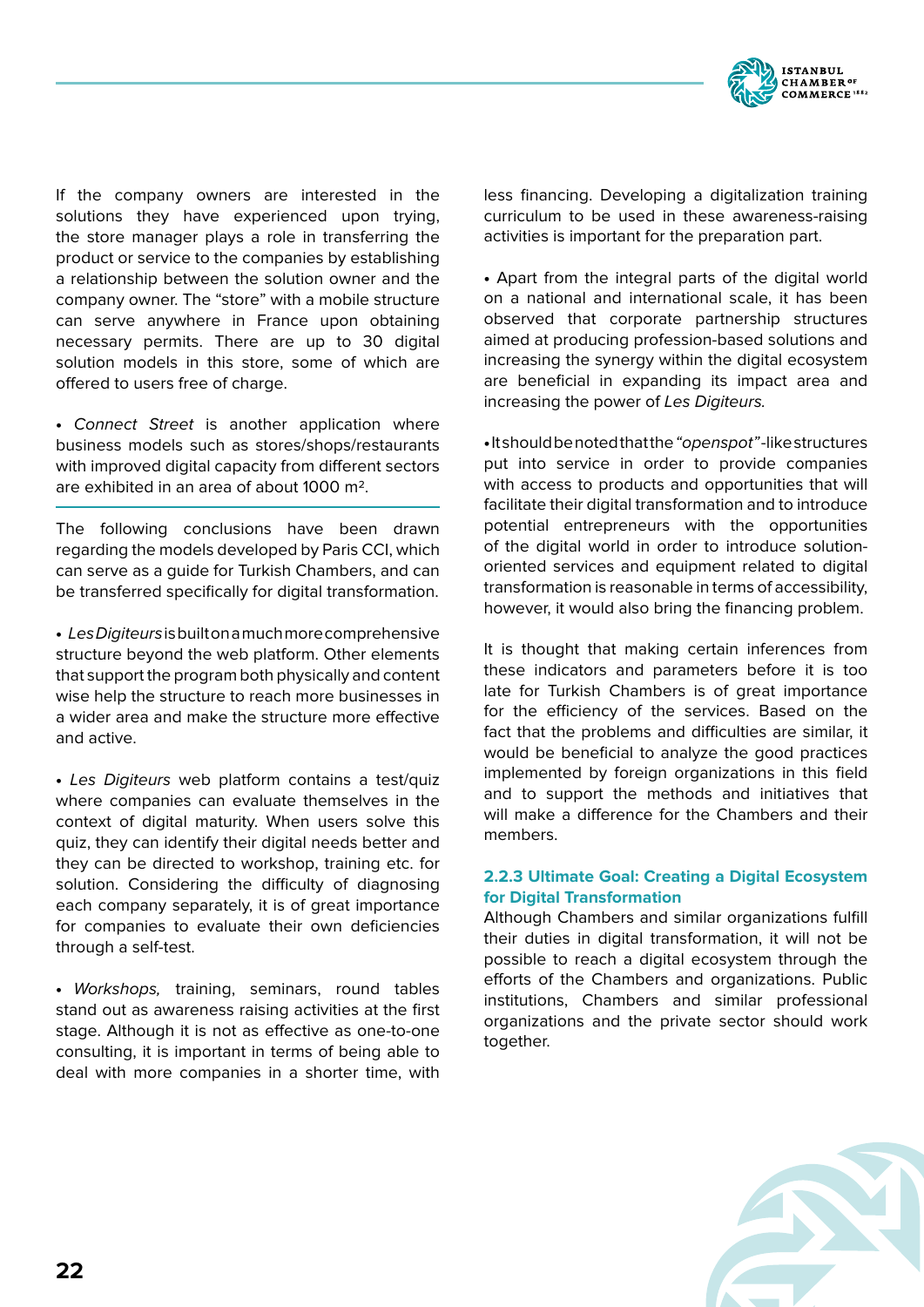



In this context, *Dijital Kobim* was developed based on the inspiration from *Les Digiteurs* example where 4 different types of partnership structures were established according to their objectives.

## **Principal partners to increase visibility**

They are significant groups such as *Google, Orange, Facebook, La Poste* (PTT in Turkey) - as well as *Amazon, Microsoft, LinkedIn* - that are required in the digital world on a global or national level. Associating the brand with theirs offers an important visibility guarantee for every event as their names alone address sensitive business leaders

## **Partners to provide solutions to promote digitalization**

As digital awareness focuses on solutions, a series of partnerships have been developed with "solution providers" within the *"Les Digiteurs"* structure, where business leaders can directly test applications, interact with experts, discover digital solutions that fit the size and needs of the company. These partners offer concrete "business solutions" for one (or more) functions of the firm (remote payment, logistics or purchasing optimization, recruitment software, communication in social networks, etc.).

#### **Corporate partners to strengthen the ecosystem**

Institutional partnerships are useful for reducing competition, strengthening complementarity, leveraging greater impact and reaching new companies.

## **Media partners to strengthen the impact and reputation**

Communication strategy is the guarantee of success in the digital transformation support system. SEO optimization, preparing a monthly bulletin, visibility in social media accounts *(Facebook, Twitter, LinkedIn, Youtube)* and other communication strategies are evaluated within this scope.

Taking into consideration the digitalization needs of SMEs and their expectations from the relevant institutions/organizations in this regard, as stated in the Position Paper, it will be ensured that the Chambers are in different partnership structures in providing these services, and the quality of these services will be increased. These partnerships can be established with globally known platforms such as *Google, Amazon and Facebook,* as well as with the telecommunications, GSM, digital media platforms of the relevant country. In this way, it will be possible to provide both financial support and technical complementarity to the relevant projects.

The partnership structure is important in terms of adding power and efficiency to the digital ecosystem in which Chambers and other professional organizations will be located. Partnerships, which are regarded as a very important input of the success to be achieved through digital transformation support mechanism, will be able to share their experiences, services and customized offers that will appeal to SMEs' digitalization needs and expectations with ICoC member companies through the platform.

The customized collaborations under the structure developed by ICoC within the scope of the project, where businesses can directly test applications for the digitalization process, interact with experts, discover digital solutions suitable for their size and needs, and for businesses that need support from the Chamber organization and for the enterprises that need a tool to convey the right message to the businesses. In addition to this, the potential success of the service will be a model for Chambers in other regions of Turkey and it can be disseminated to these institutions.

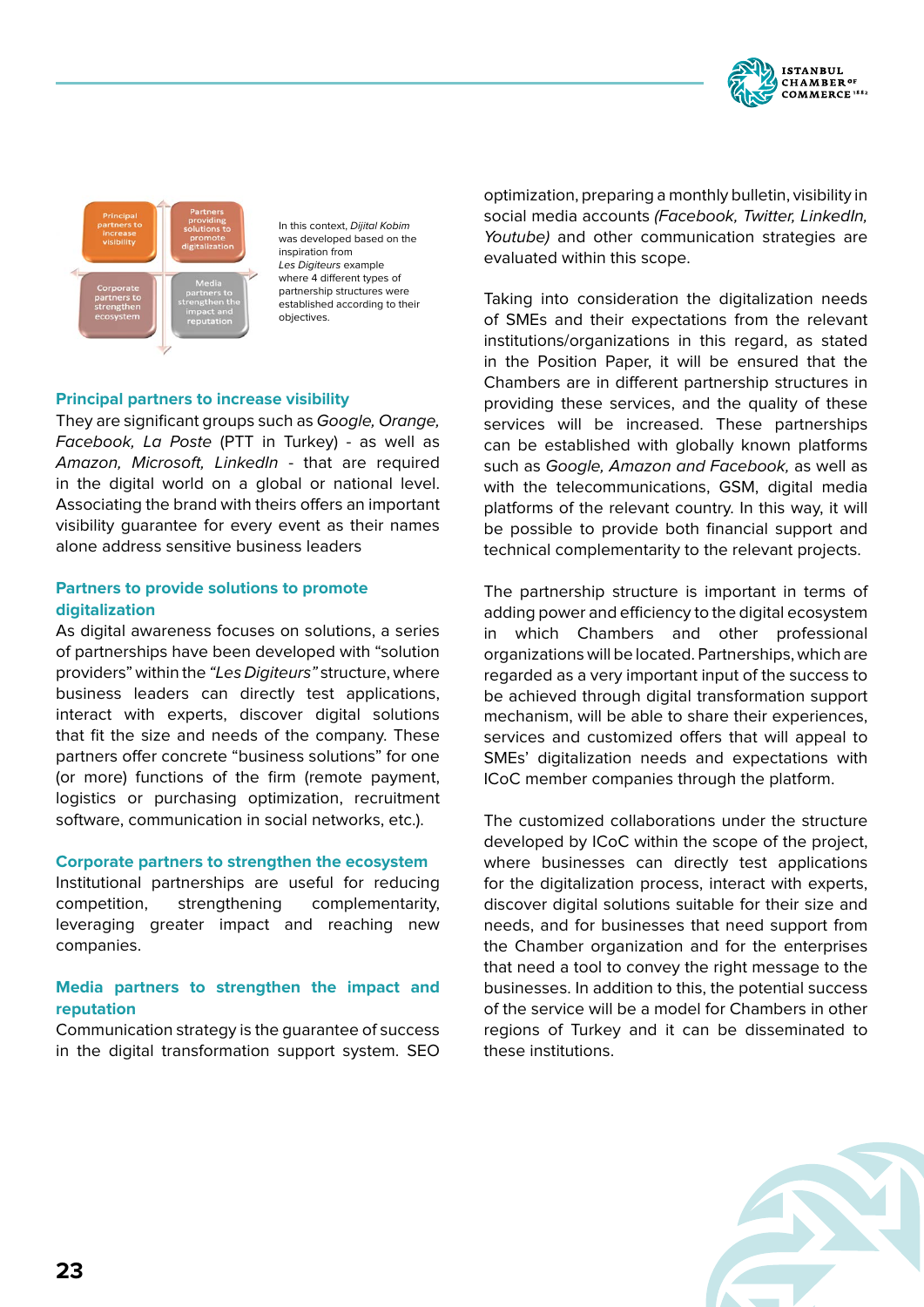

In this context, the expectation from the corporate partners at the basic level is to offer solutions for the vision of the platform and one (or more than one) function(s) of the end-user businesses and develop joint studies for the development and improvement of this structure.

With the activities presented above and the partnerships to be established:

- Ensuring technical complementarity
- Strengthening of awareness raising
- Amplifying visibility effect

• Contributing to the development digital ecosystem based mutual efforts

In order to create a complete digital ecosystem, it would be more efficient to plan all these areas with an integrated understanding, rather than creating a

roadmap by considering the basic elements such as data security, infrastructure and digital authorities separately. Similar to the "Digital Skills and Jobs Coalition" in Europe, a platform that will bring private sector, civil society an educational institutions in Turkey together will contribute to raising digital awareness and digital maturity level.

The digital ecosystem, which will be created on a national scale with the involvement of other institutions and organizations in the process, can lead to the international dimension through cooperation with foreign institutions and organizations and common working areas to be created. In the third and last section of the study, the international cooperation dimension of the subject will be discussed.



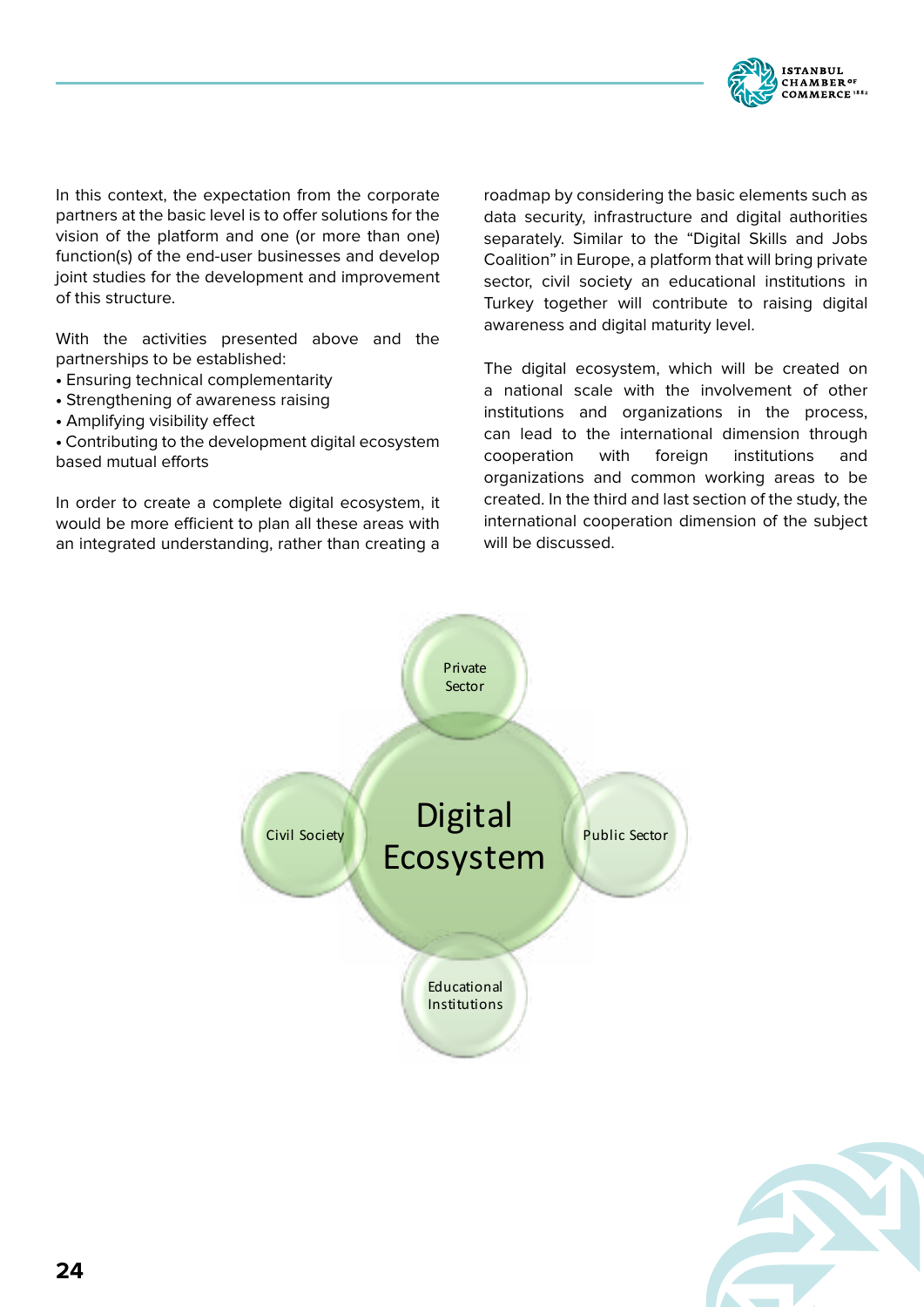

# 3. International Collaboration in Digital Transformation

The world of the 21<sup>st</sup> century has a much more global structure compared to previous eras. It takes only minutes and hours, not months or years, to observe and experience developments and innovations at the other end of the world.

The globalizing world makes it compulsory to act cooperatively based on collaboration understanding. Although some parameters on a national scale differ from country to country according to the development level differences among the countries, the needs and expectations of companies, especially in digital transformation, have similar characteristics. In this section of the study, the functioning of the twinning mechanism and the importance of cooperation between institutions will be emphasized.

## 3.1 Cooperation Spirit and Twinning Mechanism

International projects carried out between organizations of Turkey and the EU countries; lead the way for the organizations to get to know each other better and new cooperation model to identify areas of collaboration. Twinning projects carried out within the framework of the Turkey-EU Business Dialogue based on the primary objective of strengthening mutual understanding between Turkish Chambers and their counterparts in the EU create an opportunity for the development of relations between the organizations and the transfer of good practices.

## **3.1.1 Similarities in the organizations of the European and Turkish Chambers: Similar Problems/Similar Solutions**

European Chambers and Turkish Chambers show great similarities in terms of their organizational structures, their effective and key roles in economies, and the way they provide services.

If we analyze the example of Chamber organization in Italy, an EU country, Italian Chambers focus on the economic development of the region and operate as public institutions that shape the functions of the public interest of the business system. Similar to Turkey, membership is mandatory in Italy. Chambers have their own budgets and can realize their own programs.

Its services focus on infrastructure development, as well as issues related to the protection and security of the environment related to production activity, providing education and training of entrepreneurs, loans for sector representatives, technology and innovation transfer, spreading e-commerce initiatives.

In Italy, Chambers have also become an effective meeting point between the government and entrepreneurs and constitute a public access point for the business world. It has a structure supported by many representative organizations and integrated with other national organisms. The Chambers focus on both activities aiming to contribute to the economic development of the region and activities aiming to increase the competitiveness of the regional business system at both national and international levels.

Various services and functions offered by Chambers in Italy can be summarized under 4 main headings:

• Registration Services: Updating and archiving business records, lists etc. created by registering all companies and activities

• Support Services: Activities to develop and support the regional economy

• Research and Analysis on Monitoring the Regional Economy: Obtaining all kinds of information from representatives of various sector groups in order to obtain in-depth information about the socioeconomic situation in the region

• Market Regulatory Function: Increasing and supporting the degree of transparency, trust and justice both between the lines of businesses and between business and citizens

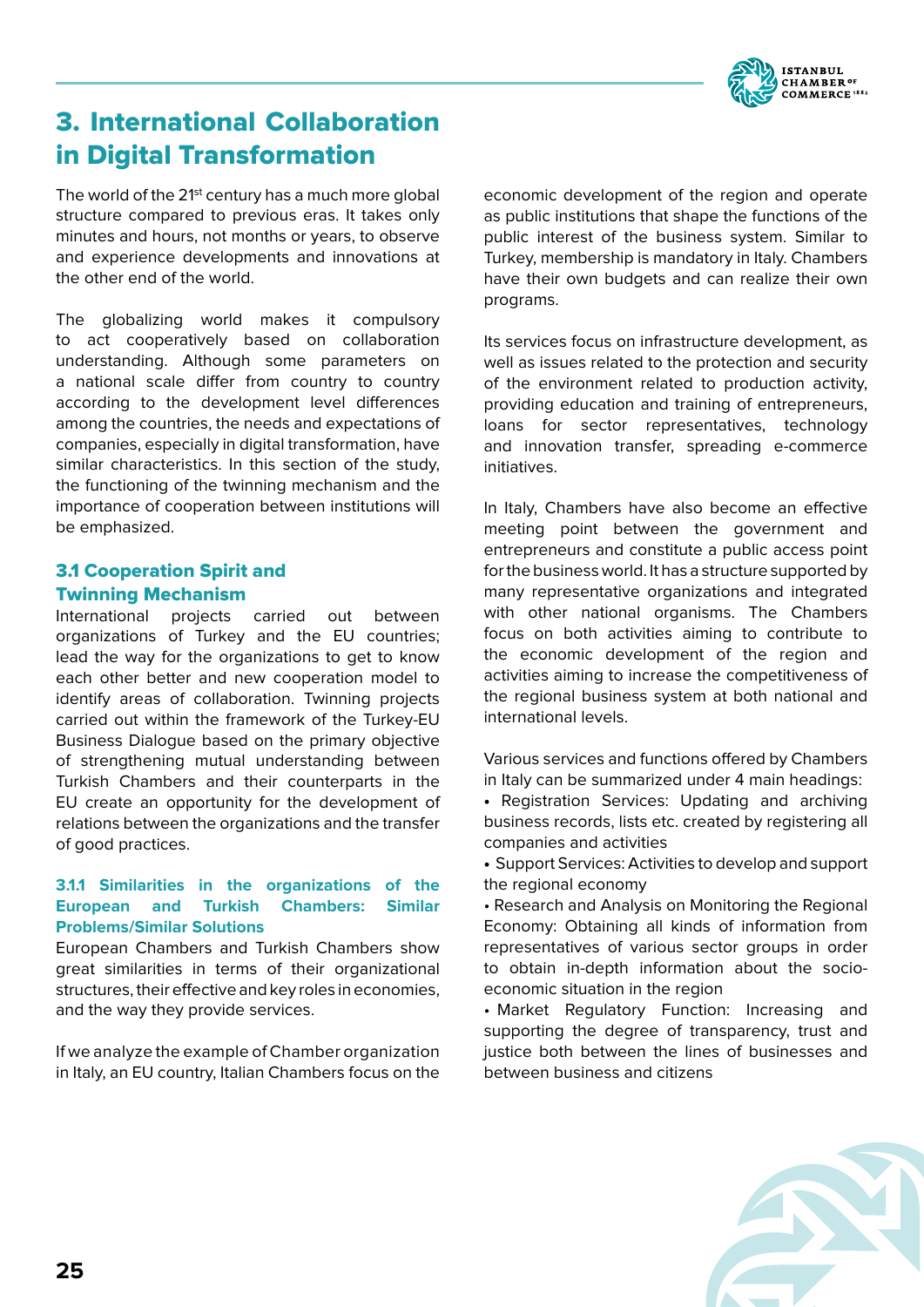

As can be seen from the example of Italian Chambers, Turkish Chambers and European Chambers are largely similar in terms of organizational structures, internal processes and service range. The similarity of the Chambers in the corporate sense makes it easier to understand each other better, create a wider working space and pave the way for cooperation.

Apart from the country-specific problems, the problems experienced by Chambers with similar institutional structures may also be similar. For this very reason, in terms of capacity building and improvement of services, sharing information between the Chambers can contribute to solving problems more quickly and more effectively.

For example, regarding digitalization, in the methodology paper prepared by the Paris CCI, the company needs that led to the development of such a program in Paris are listed as follows:

- ▶ Not knowing how to proceed
- ▶ Not having a certain digital project and vision
- ▶ Not having a clear idea of what benefits digitalization will bring
- ▶ Not having social networks and various digital instruments

It has been seen that almost the same points were dealt with in the company surveys conducted by ICoC. Based on the argument that similar solutions can be found to similar problems and similar difficulties can be overcome with similar methods, it can be said that developing partnerships and cooperation models between Chambers can provide a greater return than anticipated and from this point onwards, it can be concluded that cooperation initiatives should be supported.

For example, a cooperation to be established at an international level can create the infrastructure of a common education curriculum for digital transformation.

## **3.1.2 "Chamber+" and Regional Cooperation**

Turkish and European Chambers have the potential to contribute to each other in terms of capacity building and strengthening of the institutional structure with the cooperation and joint projects they will develop. As in the example of *"Chamber +",* connecting the Chambers one another through a network will improve the opportunity to exchange information and good practice among themselves, and contribute to better management of issues/ difficulties and crises that may be common and similar. *Eurochambres* is a structure with the experience and potential to contribute as an umbrella organization for such models.

Regional cooperation models that will ensure the joint work of Chambers in a certain region can also be evaluated within this scope. The Association of the Mediterranean Chambers of Commerce and Industry (ASCAME), of which ICoC is one of its members, is an organization that has managed to bring together the Chambers of Commerce and Industry in the Mediterranean basin in order to develop cooperation in the region and to increase economic and commercial relations. ASCAME, through its many working groups (trade, tourism, education, etc.), performs many tasks aimed at economic and industrial development, such as enabling companies in the countries of the region to establish relations with each other and public institutions and represent companies. In addition, ASCAME tries to represent the private sector in various areas by trying to develop close relations with European institutions and other international organizations.

Similar regional cooperation models to be realized on an international scale will enable Chambers to come together and become more effective. The cooperation of these institutions with umbrella organizations such as *Eurochambres* always has the potential to create a different synergy. As such cooperation models are adopted by the Chambers

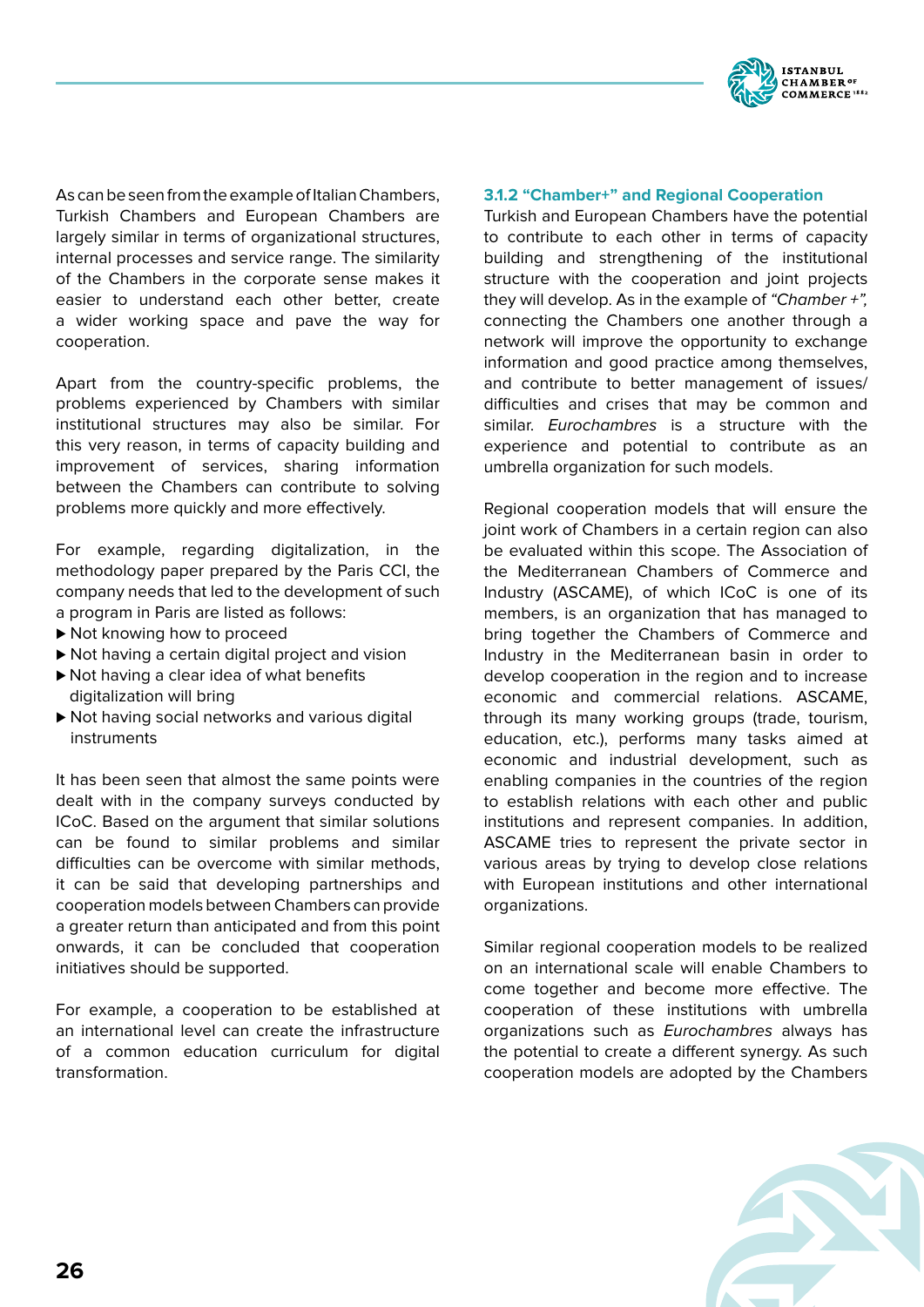

and new ideas and projects are embraced, new channels of cooperation will be opened.

## **3.1.3 TEBD, as a cooperation model**

In 2016, a new Project called *"Turkey-EU Business Dialogue (TEBD)"* was developed by the Union of Chambers and Commodity Exchanges of Turkey and *Eurochambres,* in continuation of "EU-Turkey Chambers Forum I and II" (ETCF I and II) with 5 million euro budget. The Project *"Turkey-EU Business Dialogue"* entitled to financial support by the European Commission, was launched in July 2018 in cooperation by TOBB and Eurochambres.

The overall objective of the Turkey-EU Business Dialogue project is to strengthen mutual understanding between the Turkish Chambers and their counterparts in the EU. The TEBD project aims to enable the Turkish and European Chambers, as civil society members, to improve their cooperation, to increase capacity and the role of the Turkish Chambers in the EU accession process.

With TEBD project, it is aimed to promote a constructive private sector dialog that will lead to positive and lasting results for both sides between the EU and Turkey. The specific goals of the project can be summarized as the following;

• To strengthen the capacity of Turkish Chambers in terms of developing/adding new services to their members;

• To increase participation of the business world to political life in Turkey, to modernize the Customs Union specifically between the EU and Turkey and improve the EU accession process;

• To increase opportunities for networking and sharing of best practices between Turkish and EU Chambers;

• To increase awareness in both business worlds about the opportunities and challenges related to Turkey's accession to the EU.

Within the scope of this project, SME workshops, business meetings, harmonization studies with the EU acquis, academic programs, mutual study visits and Chamber twinning projects were carried out. The Twinning for Digitization Project is carried out in partnership with ICoC and Paris CCI as part of this program like the other 18 twinning projects. The projects focus on cooperation in various fields such as digitalization, SME skills and supports, clustering, cooperation in the automotive sector, increasing the added value for hazelnuts, trade integration, energy efficiency, innovation and women entrepreneurship.

Since 2016, the program has provided institutional and social gains in the fields of joint business between Turkish and EU Chambers, transfer of experience and good practice with the supported projects. Upon completion of 19 projects launched in 2019, this program, special objectives of which will be realized to a great extent, continues to progress. Sustaining these initiatives will be vital in terms of promoting cooperation between Chambers, strengthening their capacities, and networking between Turkish and European business communities.

#### **3.1.4 Twinning Scorecard**

Chamber Partnership within the scope of Turkey-EU Business Dialogue Project, was built on the twinning/ pairing mechanism. All projects that are awarded grants within this scope have one European and one Turkish partner. In this way, it is aimed to create a common working area between the Chambers and to ensure the transfer of knowledge and good practice.

The Twinning for Digitalization Project has been built on the transfer of the *Les Digiteurs* program applied in Paris, to Istanbul. As stated in the activity calendar, the Position Paper prepared by ICoC in the first months of the project was shared with the Paris CCI and a methodology document has been prepared by the Paris CCI, taking into account the current situation and needs of SMEs in Istanbul.

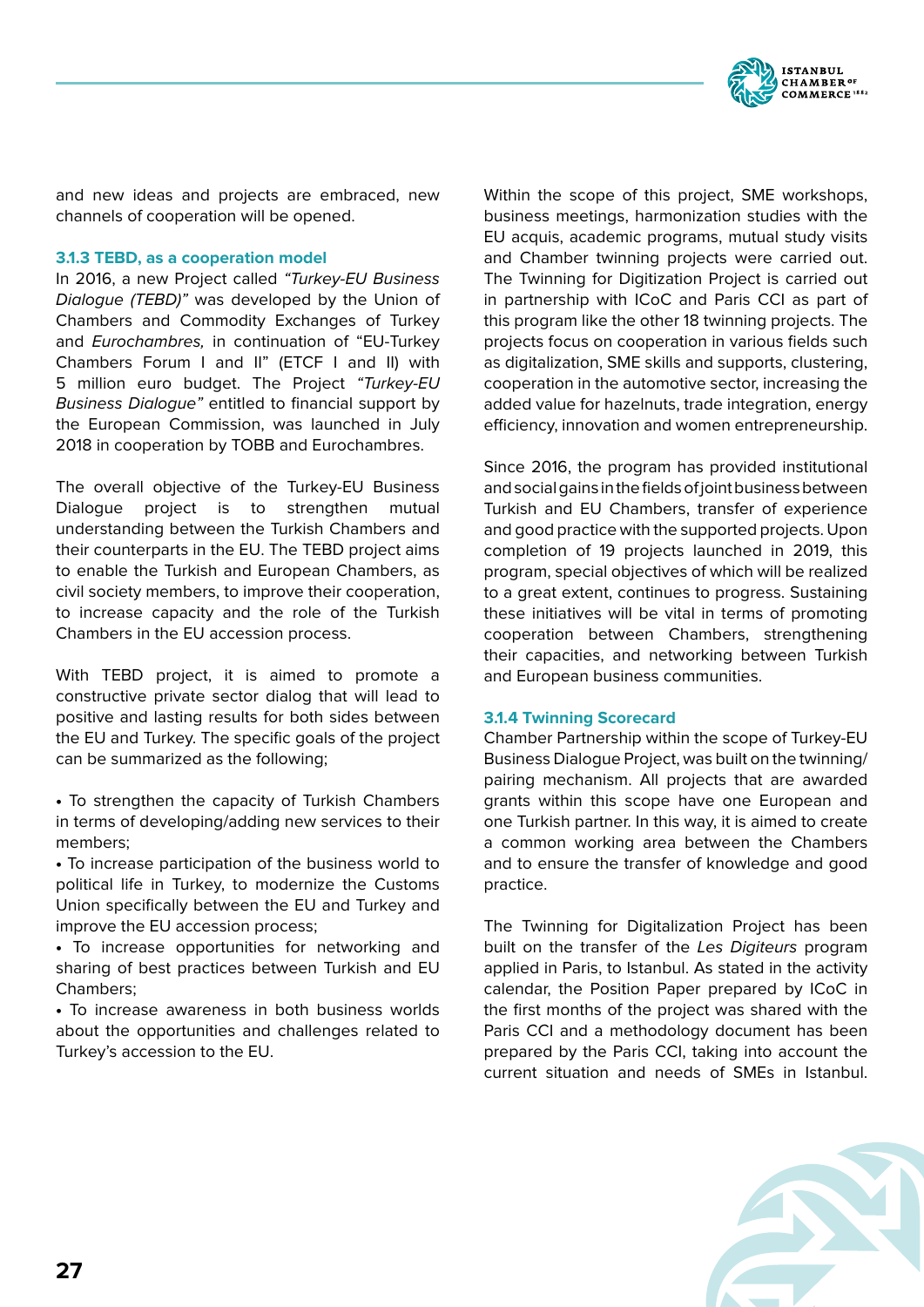

All this has created an opportunity for the two Chambers to get to know each other better and to develop cooperation.



The service structure developed by ICoC within the framework of the project was designed by considering the needs of SMEs operating in Istanbul and their expectations from professional organizations, as well as the difficulties and recommendations experienced by Paris CCI while establishing a similar structure.

Considering the objectives of the TEBD Project, it can be easily said that the targets of improving the capacities of the Chambers and increasing the cooperation between the Turkish and EU Chambers are achieved. The earlier institutional convergence between the two Chambers made it possible for the cooperation mechanism to develop more smoothly. The more efficient twinning mechanism is directly related to the similarity of the partner Chambers both in terms of service area and scale. In the example of the Twinning for Digitalization Project, the partnership of 2 Chambers, which are among the world's largest 5 Chambers can be considered appropriate in this sense.

On the other side, for the sake of carrying out the projects in a more balanced and consistent way in Chamber partnerships, embracement of projects by co-applicant/beneficiary Chambers just like the Chambers taking their parts as coordinator/ applicant, is of the essence within the framework of a more sustainable programme serving main purposes in the upcoming period.

In this Twinning for Digitalization Project, this balance has been significantly provided in the axis of Paris-Istanbul. However, depending on institutional and organizational transformation process experienced by Paris CCI, certain alternatives have been considered and implemented in order to conduct some project activities.

*\*Development of business-tobusiness relations \*Enabling institutions to get to know each other better \*Creating new cooperation channels \*Ensuring kowledge and good practices transfer \*Creating a suitable environment for capacity development*

*\*Organizational difficulties in Chambers \*Inability of the organizations to engage in the project in a balanced way*

## **3.1.5 Cooperation for Lobbying**

One of the specific goals of the Turkey-EU Business Dialogue is to increase participation of the business world in Turkey to the political life and to support Turkey's EU accession for moving it forward. Improving the relations between Chambers through the transfer of good practices, increasing capacities, etc., contribute to the convergence of business circles of countries.

Although the political relations between the countries follow a course with ups and downs from time to time, economic and commercial relations continue on their way in a more stable way. The Chambers taking an active role in economic and commercial life in Turkey and EU countries will strengthen cooperation between the Chambers and make a positive reflection on the country's international trade and economic policies.

EU countries have been first trading partner of Turkey for many years. According to data of 2019, the trade of Turkey with EU-27 (United Kingdom is no longer included in this group) countries constitutes approximately 37% of its total trade.

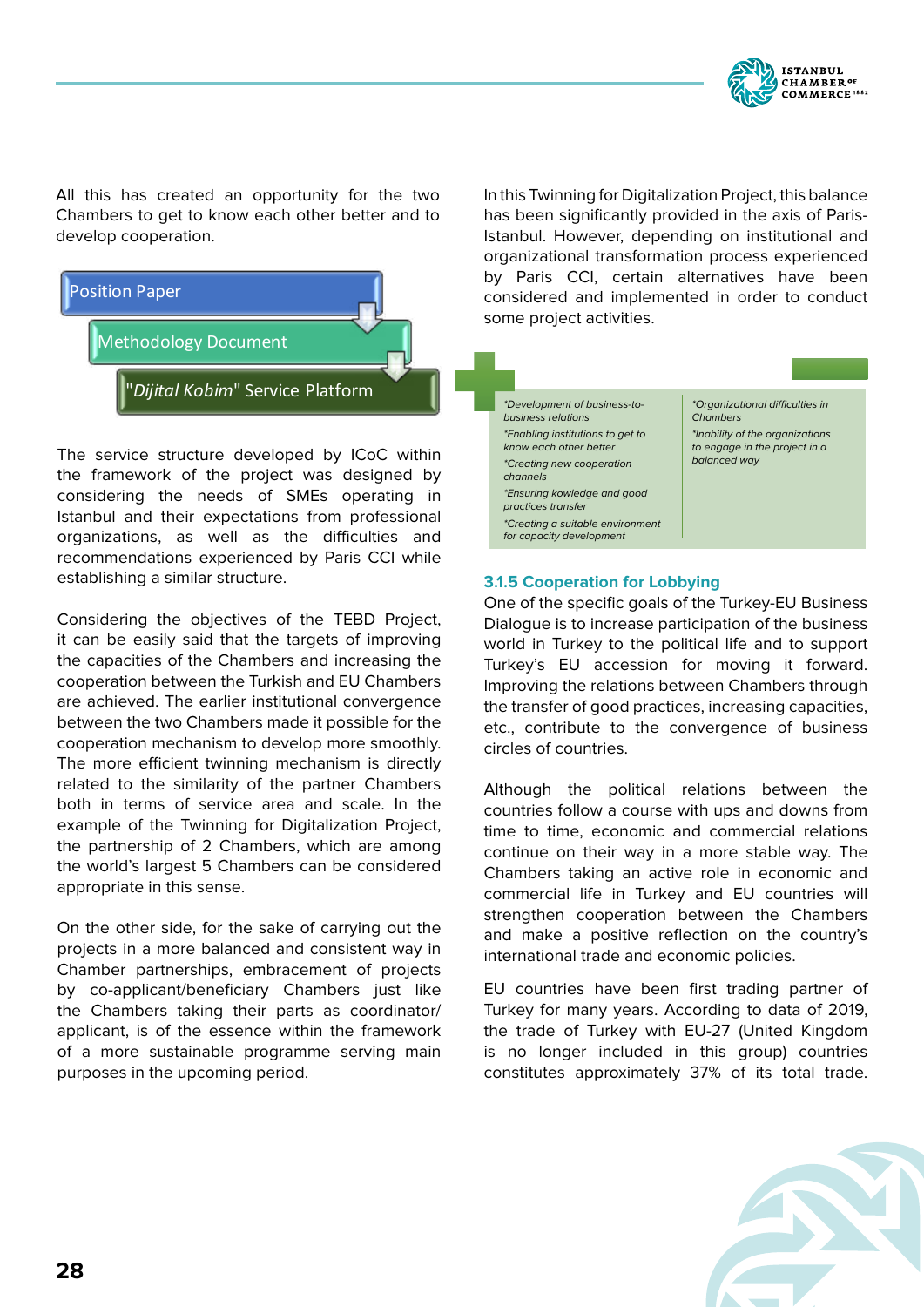

Turkey, being within the Customs Union as of 1996 and EU countries is complementary to each other in terms of trade. Modernizing the Customs Union to include agricultural products and services will accelerate the integration of economies.

Two major problem areas of Turkey-EU relations that become chronic are the modernization of the Customs Union and visa issues.

By January 1, 1996, Turkey and the EU have been in Customs Union; however the framework does not cover agricultural products and services. Turkey requests the extension of the scope of the Customs Union. This issue that is closely related to the business world has long been discussed in Turkey. If consultations are made with the Chambers that are very important in Turkey and the European Chambers, mainly the German and French Chambers and joint working groups are created; this will contribute to the accelerate the relations in an alternative way and overcoming problems. The joint studies and results in this field can be shared with political decision makers by the business world, and a facilitating effect can be achieved in the solution of the issue at the political and intergovernmental level.

A similar mechanism can be established for the visa issue. In fact, business people who have been trading with companies in the same countries for many years and have investments in these countries act as trade ambassadors. In fact, business people who frequently visit foreign countries with which they have commercial relations constantly face visa obstacle which negatively affects their business relations. When all these are considered, it a solution can be found for this issue with the cooperation of Chambers in both countries. Currently, Chambers carry out practices that facilitate visa processes for their members through agreements with consulates. But what is meant here is a more comprehensive cooperation model that will be established with the inclusion of the Chambers of the two countries and even the Chamber unions. It can be expected that this model will facilitate the solution on the intergovernmental platform.

From this point of view, developing new cooperation models, connecting Chambers of similar scale to each other with an international network and developing common working areas within this network will mean opening a new channel in relations between countries. It will be possible to accelerate the relations that cannot progress in the desired way and speed, especially due to political motives, through the way that commercial/ economic understanding and cooperation between institutions may lead to.

## 3.2 Rediscovering the Areas of Cooperation

Chambers, acting as an intermediary institution, has the potential to fill the existing gap where SMEs cannot receive qualified support in digitalization or other fields. The potential of the Chambers is actually not limited to these.

## **3.2.1 Establishing New Collaboration and Capacity Sharing Areas**

Considering the similarities in their institutional structures and their principal roles in the economy, Turkish and European Chambers have the potential to contribute to each other in both capacity building and strengthening the institutional structure and adoption of innovative approaches with the cooperation and joint projects they will develop.

In particular, the Covid-19 process we have been going through can be considered as an opportunity in this context. Covid-19 and the pandemic process have deeply shaken the usual order in the business world and forced both companies and institutions to a new working order. While many business models are redefined, professional organizations

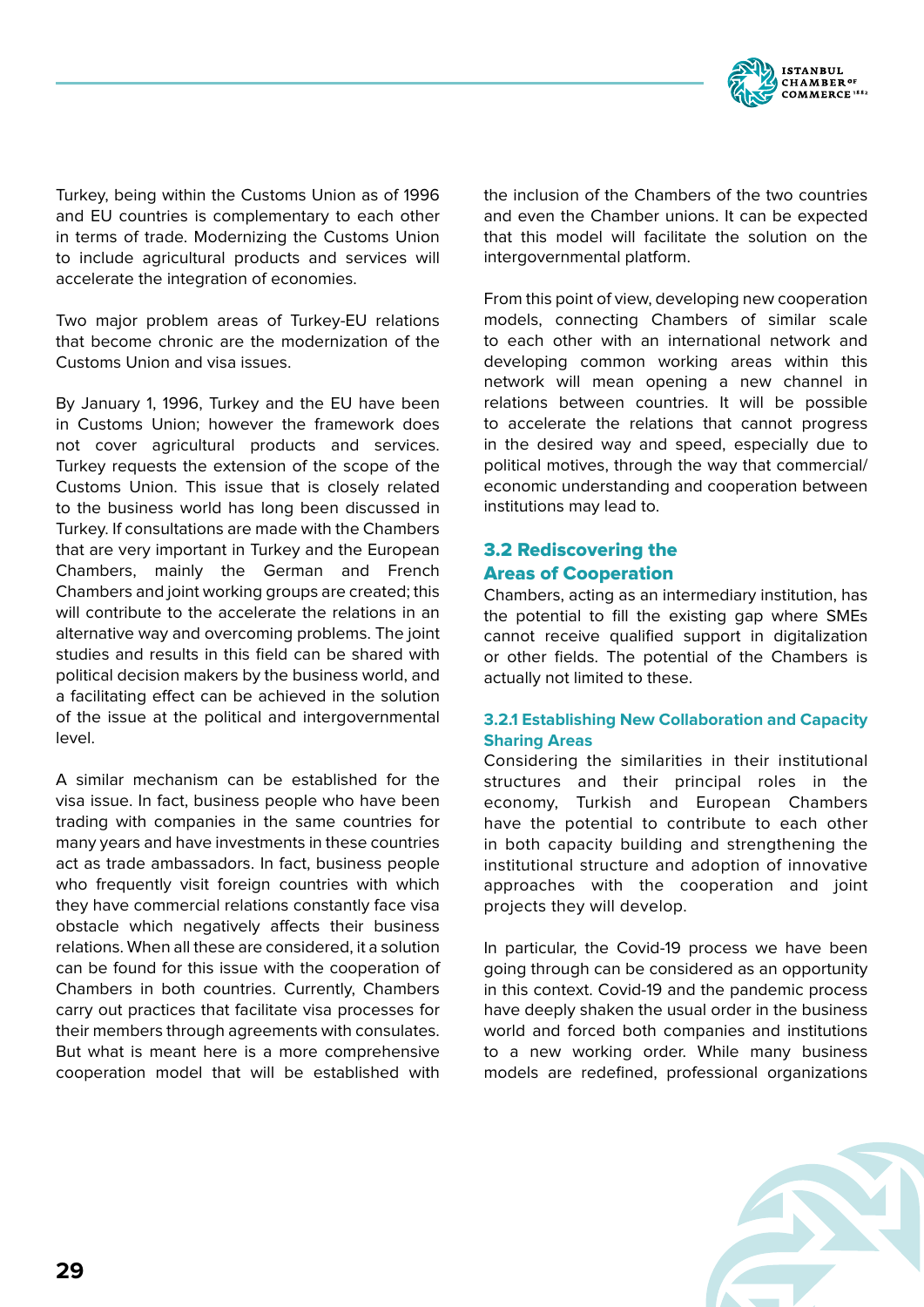

and Chambers encounter difficulties that they have not experienced before in this process. Postpandemic practices and business models that will be created within the framework of common mind and cooperation between Chambers can create a more efficient picture in terms of governance.

As stated above, the similar nature of the issues strengthens the thesis that solutions can also proceed on a common ground. For example, cooperation between Chambers at an international level, in the post-pandemic period, may pave the way to initiate to transform business models within the framework of digitalization awareness of the each personnel working in the Chambers. International partnerships to be established within the framework of technical complementarity can contribute to individual institutions and organizations, as well as to create an inter-chamber ecosystem or to strengthen the existing ecosystem.

#### **3.2.2 Raising the Collaboration Level**

The expansion of the cooperation areas between the Chambers and the cooperation and joint studies to be performed, the analysis and transfer of good practices can lead the business world to more effective and efficient solutions in a shorter time which is the ultimate goal. This project and other partnerships carried under Turkey-EU Business Dialogue, is conducive to the formation of a synergy in many areas in Turkish and the European Chambers. Developing similar projects between Turkish and European Chambers with the model called "twinning" will provide our Chambers with technical skills and different perspectives such as project management/implementation as well as the production of concrete benefits experienced in these projects, and will contribute to the development of a collaborative working culture at the international level. Success stories will be instrumental in Chambers that have not yet had the opportunity to take part in EU projects.

Our Chambers have performed 57 similar partnerships with counterpart organizations in Europe between 2001 and 2017 and achieved significant outcomes. The twinning projects and partnerships to be established between our chambers and the European Chambers can be implemented through the evaluation of the following programs, in addition to using their own financial resources:

**IPA Program:** It is aimed to provide financial and technical support to Turkey's political and economic reforms with the Instrument for Pre-accession Assistance/IPA9. The purpose of these funds is to harmonize Turkish legislation and standards with EU legislation and standards, to build the capacities necessary for the relevant authorities to carry out these harmonization studies and implement the reforms during the accession process. The sectors to be supported primarily are democracy and governance; rule of law and fundamental rights; environmental and climate activities; transportation; energy; competitiveness and innovation; education, employment and social policies; regional and national cooperation with agriculture and rural development.

**Erasmus+ Program:** Erasmus+10 Program is the EU's grant program in the fields of education, youth and sports. It supports the cooperation between institutions with education, training, internship, professional development, non-formal learningbased youth activities abroad. The European Solidarity Corps (ESC) provides opportunities for volunteering, solidarity and networking activities in projects that benefit society.

**Innosup / Paired Learning Program of Innovation**  Agencies: Within the scope of the program<sup>11</sup> developed for innovation agencies at the national/ regional level that design or implement innovation support programs for SMEs, it is aimed to encourage

11 Further information: *European Commission website URL: https://www.ua.gov.tr/*



<sup>9</sup> Further information: *Delegation of the European Union to Turkey website URL: https://www.avrupa.info.tr/tr/katilim-oncesi-mali-yardim-araci-ipa-880*

<sup>10</sup> Further information: *Turkish National Agency website URL: https://www.ua.gov.tr/*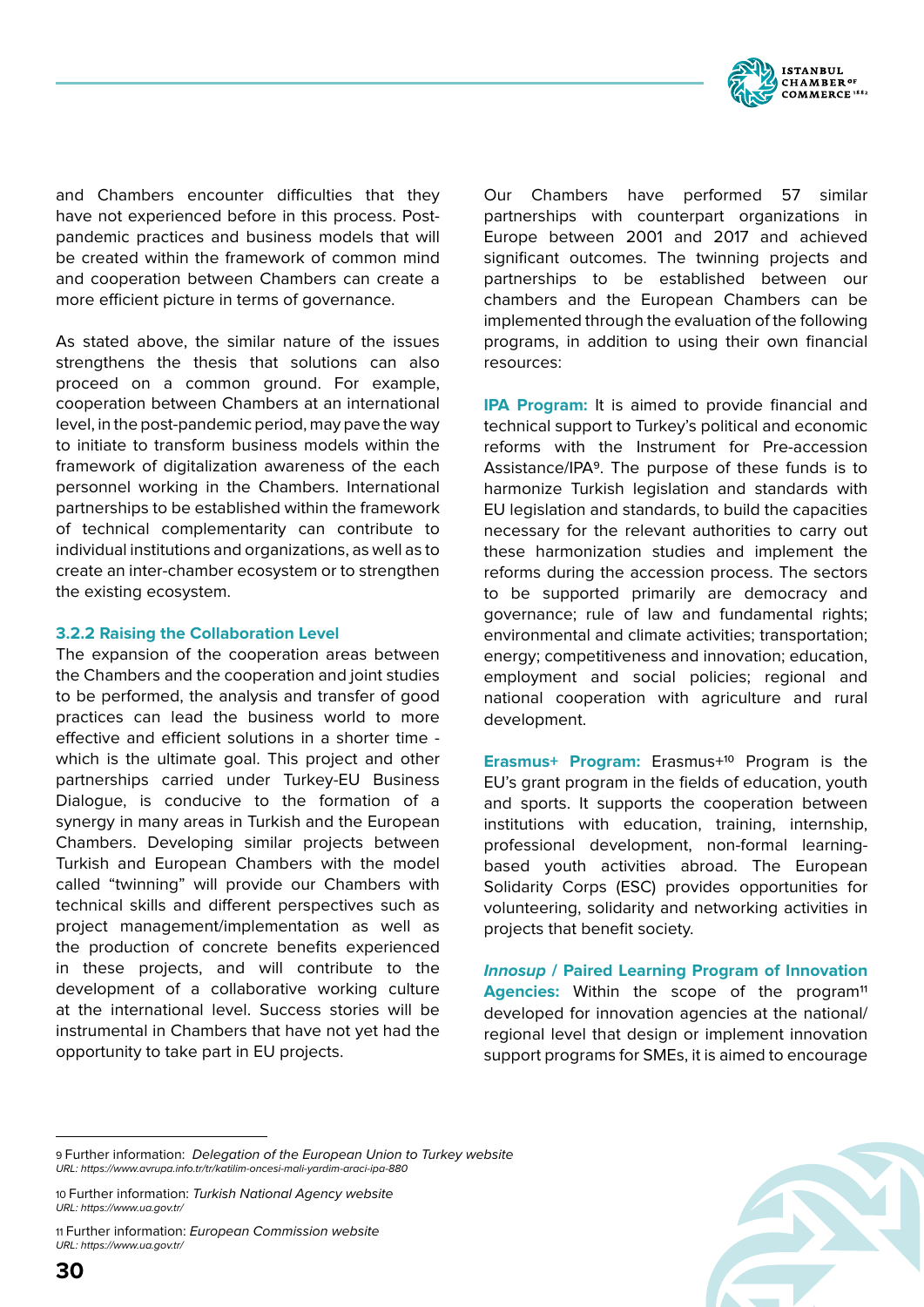

new approaches within the framework of innovation support for SMEs in order to implement newly developed features.

**EaSI:** The Employment and Social Innovation Program (EaSI)<sup>12</sup> is implemented between January 1, 2014 - December 31, 2020 to provide support for qualified and sustainable employment, adequate social protection, combating social exclusion and poverty, and improving working conditions.

**COSME:** The COSME Program<sup>13</sup>, the Competitiveness of Enterprises and SMEs is a grant program developed by the European Union, taking into account the importance of SMEs in order to revive the EU economy after the global economic crisis and achieve Europe 2020 Strategy targets. The COSME Program has been put into practice for the years 2014 and 2020 in order to increase SMEs' access to finance, improve their access to markets, improve framework conditions and encourage entrepreneurship. In the COSME Program, which targets SMEs, special attention is paid to micro enterprises, tradesmen and craftsmen, social enterprises and technology-based startups with growth potential, young entrepreneurs and women entrepreneurs.

It is predicted that Innosup, EaSI and COSME will continue under the same or different names between 2021-2028.

# Conclusion

Just as the transition to the process of mechanization transformed the industrial society into a service society, the invention of the computer, technology and the internet transformed the service society into a digital society.

Digitalization has gained its place in the center of life in a way that questions and goes beyond the ordinary lifestyle and work life. Digitalization, which is related to almost every aspect of working life, transforms employees, managers, companies — in short, the entire business world. In the business world of the 2020s, it is expected that employees will be familiar with and use information and communication technology tools for internal communication, management and support of individual professional activities. The command of information technologies will positively affect the performance of companies and the economy of the country in general.

Companies and institutions not wishing to stay behind the spirit of the times are willing to realize their digital transformation before it is too late. Companies that do not want to drop behind their competitors in competitiveness and internationalization are aware that they will gain an advantage if they realize digital transformation.

Professional organizations and Chambers have the potential to play a key role in companies aiming this transformation. A national-scale digital ecosystem created by the public, private sector and civil society together will enable this transformation in a much more efficient and smooth way. Within the scope of Turkey-EU Business Dialogue performed with the partnership of ICoC and Paris CCI, Twinning for Digitalization Project to be implemented will serve in this direction.

In a globalizing world, cooperation/collaboration in digitalization is both easy and compulsory as in other fields. The organic ties of Turkey with the EU Countries along the ongoing process of accessing to membership will be empowered together with the business world. Digitalization offers a clear opportunity for collaboration today. Activities to be supported by with Turkey-EU Business Dialogue and other projects will increase convergence between the organizations and expand the areas of cooperation.

13 Further information: *Horizon 2020 web site URL: http://www.ufuk2020.com/cagrilar/cosme-programi-proje-cagrilari-ve-hibe-duyurulari.html*



<sup>12</sup> Further information: *Republic of Turkey, Ministry of Foreign Affairs, Directorate for EU Affairs website*

*URL: https://www.ab.gov.tr/-istihdam-ve-sosyal-yenilik-programi-easi-\_49876.html*